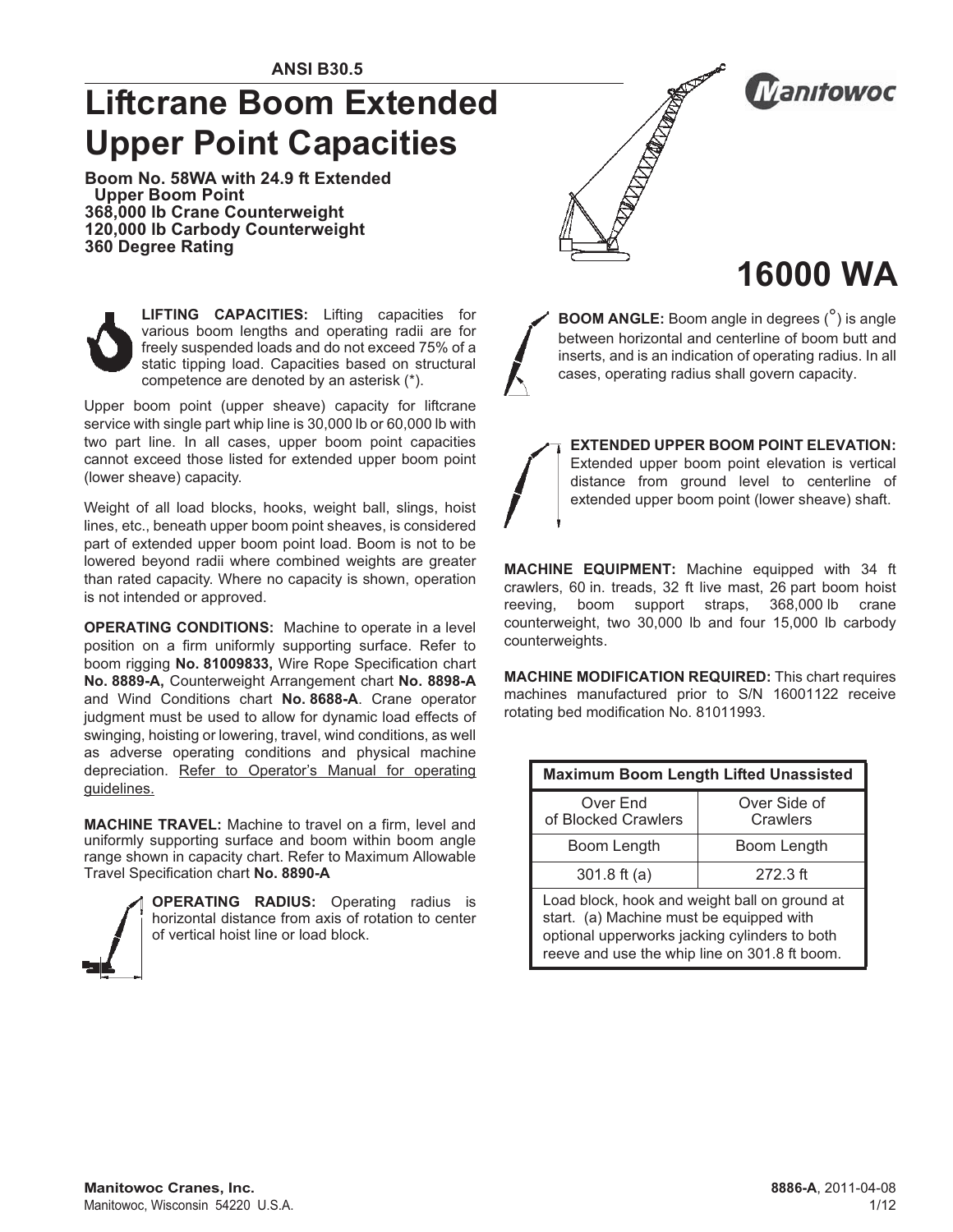

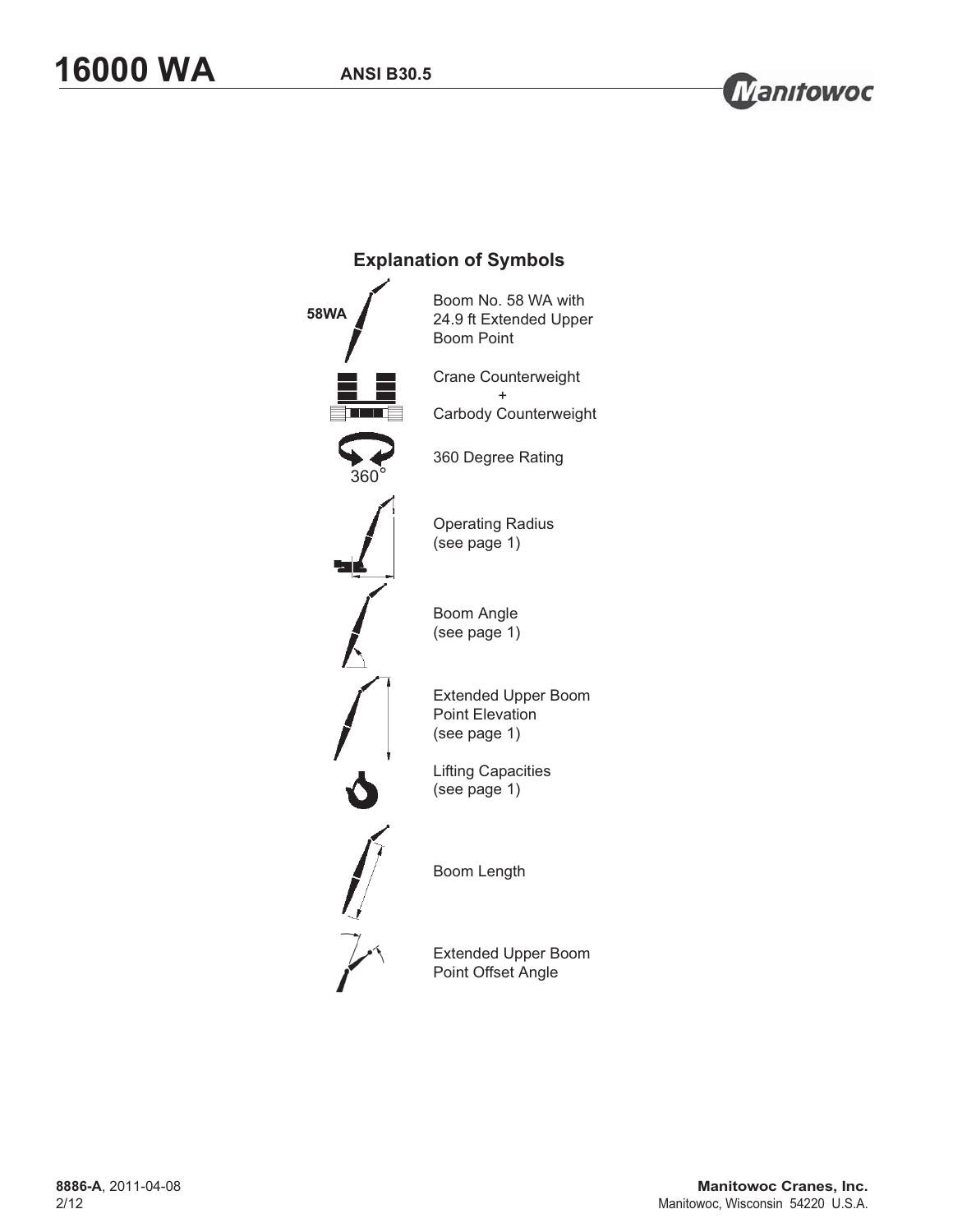



| 58WA | <b>EIIIIEE 120,000 lb</b> | 368,000 lb<br>٠<br>213.2 ft  |                                  | $360^\circ$                          |              |                |                  |                          |
|------|---------------------------|------------------------------|----------------------------------|--------------------------------------|--------------|----------------|------------------|--------------------------|
|      |                           |                              |                                  | $28^\circ$                           |              |                | $35^\circ$       |                          |
|      | ft                        | $\circ$                      | ft                               | lb                                   |              | ft             | Ib               | ft                       |
|      | $\overline{50}$           | 81.9                         | 241.6                            | 286,600 *                            | 82.5         | 240.6          | 286,600 *        | $\overline{50}$          |
|      | 55                        | 80.7                         | 240.6                            | 286,600 *                            | 81.3         | 239.6          | 284,000 *        | 55                       |
|      | 60                        | 79.5                         | 239.4                            | 255,600                              | 80.0         | 238.5          | 257,500          | 60                       |
|      | 65                        | 78.2                         | 238.2                            | 227,600                              | 78.8         | 237.2          | 229,300          | 65                       |
|      | 70                        | 77.0                         | 236.8                            | 204,500                              | 77.5         | 235.8          | 206,000          | 70                       |
|      | $\overline{75}$           | 75.7                         | 235.3                            | 185,100                              | 76.3         | 234.3          | 186,400          | $\overline{75}$          |
|      | 80                        | 74.4                         | 233.7                            | 168,500                              | 75.0         | 232.7          | 169,700          | 80                       |
|      | 85                        | 73.2                         | 232.0                            | 154,200                              | 73.7         | 231.0          | 155,300          | 85                       |
|      | 90                        | 71.9                         | 230.1                            | 141,700                              | 72.4         | 229.1          | 142,800          | 90                       |
|      | 95                        | 70.6                         | 228.2                            | 130,700                              | 71.1         | 227.1          | 131,700          | 95                       |
|      | 100                       | 69.3                         | 226.0                            | 121,000                              | 69.8         | 225.0          | 121,900          | 100                      |
|      | 105                       | 67.9                         | 223.8                            | 112,300                              | 68.5         | 222.7          | 113,200          | 105                      |
|      | 110                       | 66.6                         | 221.4                            | 104,600                              | 67.1         | 220.3          | 105,300          | 110                      |
|      | 115                       | 65.2                         | 218.8                            | 97,500                               | 65.7         | 217.8          | 98,200           | 115                      |
|      | 120                       | 63.9                         | 216.2                            | 91,100                               | 64.4         | 215.1          | 91,800           | 120                      |
|      | 125                       | 62.5                         | 213.3                            | 85,300                               | 63.0         | 212.2          | 85,900           | 125                      |
|      | 130                       | 61.1                         | 210.3                            | 80,000                               | 61.6         | 209.2          | 80,600           | 130                      |
|      | 135                       | 59.6                         | 207.1                            | 75,100                               | 60.1         | 205.9          | 75,600           | 135                      |
|      | 140                       | 58.2                         | 203.7                            | 70,500                               | 58.6         | 202.6          | 71,100           | 140                      |
|      | 145                       | 56.7                         | 200.2                            | 66,400                               | 57.2         | 199.0          | 66,800           | 145                      |
|      | 150                       | 55.2                         | 196.4                            | 62,500                               | 55.6         | 195.2          | 62,900           | 150                      |
|      | 155                       | 53.6                         | 192.4                            | 58,800                               | 54.1         | 191.2          | 59,300           | 155                      |
|      | 160                       | 52.1                         | 188.2                            | 55,500                               | 52.5         | 187.0          | 55,800           | 160                      |
|      | 165                       | $50.5\,$                     | 183.8                            | 52,300                               | 50.9         | 182.5          | 52,600           | 165                      |
|      | 170                       | 48.8                         | 179.1                            | 49,300                               | 49.2         | 177.7          | 49,600           | 170                      |
|      | 175                       | $\overline{47.1}$            | 174.1                            | 46,500                               | 47.5         | 172.7          | 46,800           | 175                      |
|      | 180                       | 45.3                         | 168.8                            | 43,900                               | 45.7         | 167.4          | 44,200           | 180                      |
|      | 185                       | 43.5                         | 163.1                            | 41,400                               | 43.9         | 161.7          | 41,600           | 185                      |
|      | 190                       | 41.6                         | 157.1                            | 39,100                               | 41.9         | 155.6          | 39,300           | 190                      |
|      | 195                       | 39.6                         | 150.7                            | 36,800                               | 39.9         | 149.0          | 37,000           | 195                      |
|      | 200<br>205<br>210<br>215  | 37.6<br>35.4<br>33.1<br>30.6 | 143.7<br>136.2<br>128.0<br>118.9 | 34,700<br>32,700<br>30,700<br>28,900 | 37.8<br>35.6 | 142.0<br>134.4 | 34,900<br>32,800 | 200<br>205<br>210<br>215 |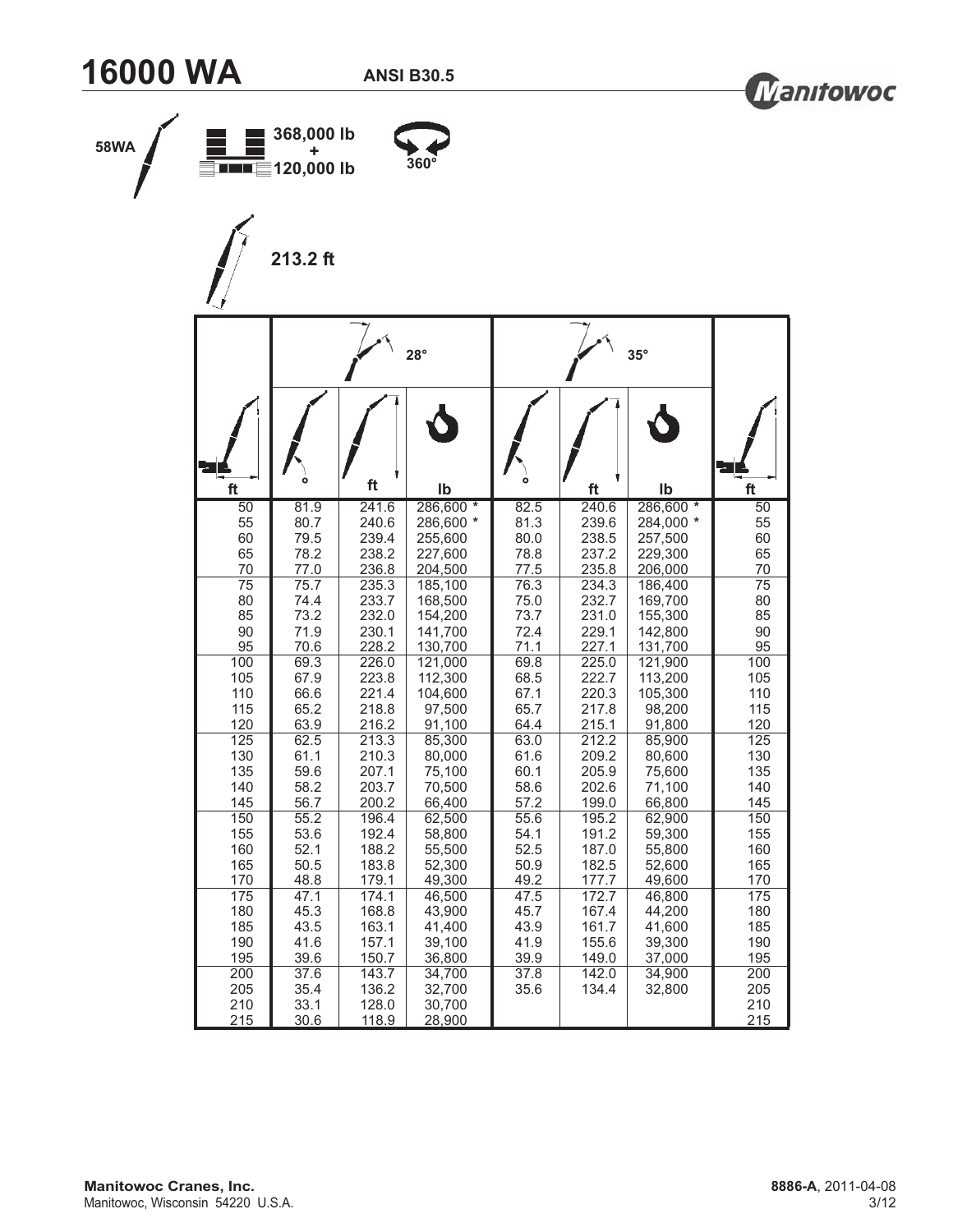



| 58WA |                 | 368,000 lb<br>120,000 lb<br>223.1 ft |                | 360°                 |              |                |                      |                 |
|------|-----------------|--------------------------------------|----------------|----------------------|--------------|----------------|----------------------|-----------------|
|      |                 |                                      |                | $28^\circ$           |              |                | $35^\circ$           |                 |
|      |                 |                                      |                |                      |              |                |                      |                 |
|      | ft              |                                      | ft             | lb                   |              | ft             | Ib                   | ft              |
|      | 50              | 82.3                                 | 251.6          | 286,600 *            | 82.8         | 250.6          | 286,600 *            | 50              |
|      | 55<br>60        | 81.1<br>79.9                         | 250.6<br>249.5 | 286,600 *<br>255,200 | 81.6<br>80.4 | 249.6<br>248.5 | 284,000 *<br>257,100 | 55<br>60        |
|      | 65              | 78.7                                 | 248.3          | 227,200              | 79.3         | 247.3          | 228,900              | 65              |
|      | 70              | 77.5                                 | 247.0          | 204,000              | 78.0         | 246.0          | 205,500              | 70              |
|      | $\overline{75}$ | 76.3                                 | 245.6          | 184,500              | 76.8         | 244.6          | 185,900              | $\overline{75}$ |
|      | 80<br>85        | 75.1<br>73.9                         | 244.1<br>242.4 | 167,900<br>153,600   | 75.6<br>74.4 | 243.1<br>241.4 | 169,200<br>154,800   | 80<br>85        |
|      | 90              | 72.6                                 | 240.6          | 141,100              | 73.2         | 239.6          | 142,200              | 90              |
|      | 95              | 71.4                                 | 238.8          | 130,100              | 71.9         | 237.7          | 131,100              | 95              |
|      | 100             | 70.1                                 | 236.7          | 120,400              | 70.7         | 235.7          | 121,300              | 100             |
|      | 105             | 68.9                                 | 234.6          | 111,700              | 69.4         | 233.5          | 112,600              | 105             |
|      | 110<br>115      | 67.6<br>66.3                         | 232.3<br>229.9 | 103,900<br>96,900    | 68.1<br>66.8 | 231.2<br>228.8 | 104,700<br>97,600    | 110<br>115      |
|      | 120             | 65.0                                 | 227.3          | 90,500               | 65.5         | 226.2          | 91,200               | 120             |
|      | 125             | 63.7                                 | 224.6          | 84,600               | 64.2         | 223.5          | 85,300               | 125             |
|      | 130             | 62.4                                 | 221.8          | 79,300               | 62.8         | 220.6          | 79,900               | 130             |
|      | 135             | 61.0                                 | 218.8          | 74,400               | 61.5         | 217.6          | 75,000               | 135             |
|      | 140             | 59.6                                 | 215.6          | 69,800               | 60.1         | 214.4          | 70,400               | 140             |
|      | 145<br>150      | 58.2<br>56.8                         | 212.2<br>208.7 | 65,700<br>61,800     | 58.7<br>57.2 | 211.0<br>207.5 | 66,200<br>62,200     | 145<br>150      |
|      | 155             | 55.4                                 | 205.0          | 58,100               | 55.8         | 203.7          | 58,600               | 155             |
|      | 160             | 53.9                                 | 201.0          | 54,800               | 54.3         | 199.8          | 55,200               | 160             |
|      | 165             | 52.4                                 | 196.9          | 51,600               | 52.8         | 195.6          | 52,000               | 165             |
|      | 170             | 50.8                                 | 192.5          | 48,600               | 51.2         | 191.2          | 49,000               | 170             |
|      | 175<br>180      | 49.3<br>47.6                         | 187.9<br>183.0 | 45,800<br>43,200     | 49.7<br>48.0 | 186.6<br>181.7 | 46,200<br>43,500     | 175<br>180      |
|      | 185             | 46.0                                 | 177.9          | 40,700               | 46.3         | 176.4          | 41,000               | 185             |
|      | 190             | 44.3                                 | 172.4          | 38,400               | 44.6         | 170.9          | 38,600               | 190             |
|      | 195             | 42.5                                 | 166.5          | 36,100               | 42.8         | 165.0          | 36,400               | 195             |
|      | 200             | 40.6                                 | 160.3          | 34,000               | 40.9         | 158.7          | 34,200               | 200             |
|      | 205             | 38.7                                 | 153.7          | 32,000               | 39.0         | 152.0          | 32,200               | 205             |
|      | 210<br>215      | 36.7<br>34.5                         | 146.5<br>138.7 | 30,100<br>28,300     | 36.9         | 144.7          | 30,200               | 210<br>215      |
|      | 220             | 32.2                                 | 130.3          | 26,500               |              |                |                      | 220             |
|      | 225             | 29.8                                 | 121.0          | 24,800               |              |                |                      | 225             |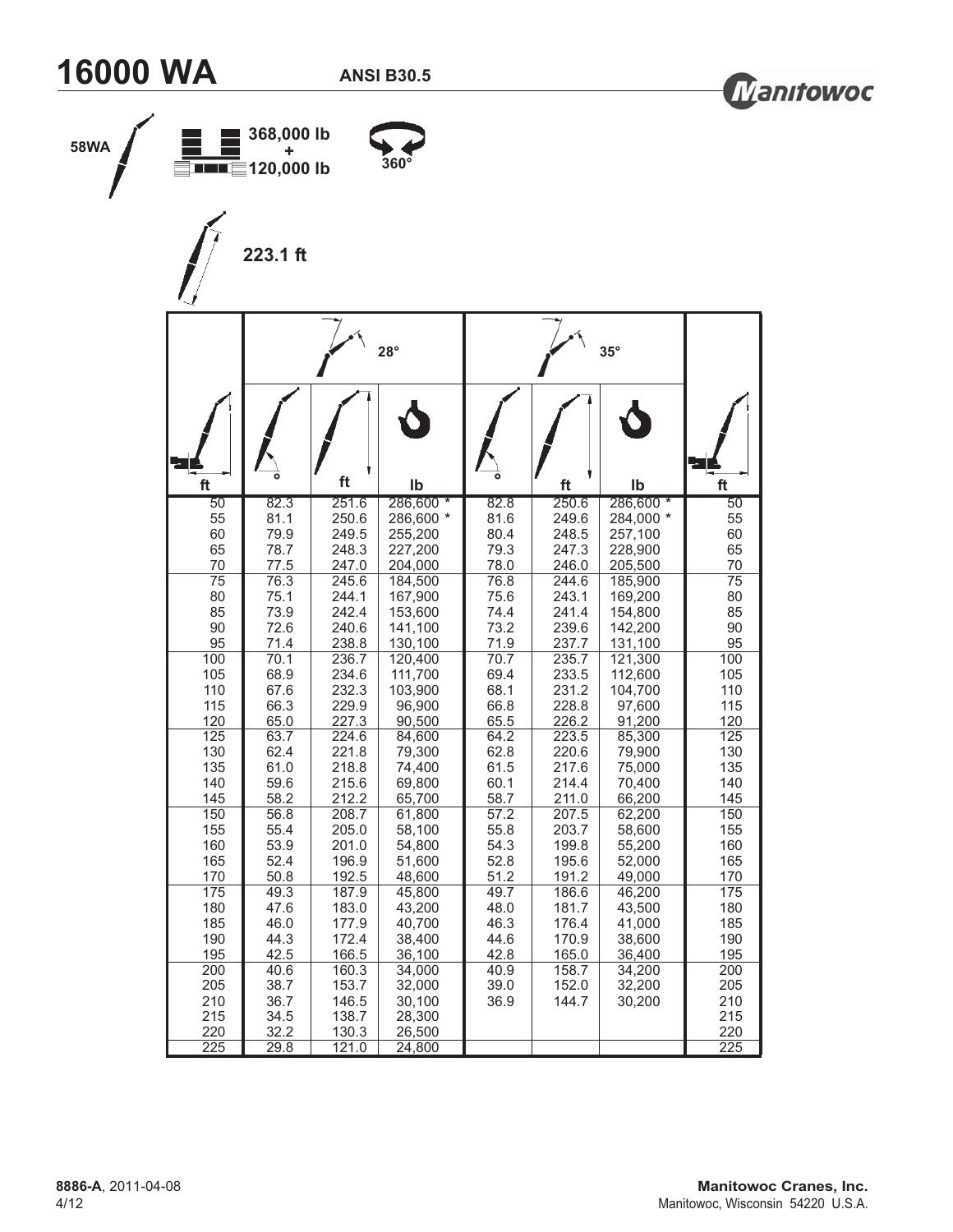



| 58WA | <b>EIIIIEE 120,000 lb</b> | 368,000 lb<br>٠ |                | $360^\circ$        |              |                |                    |                       |
|------|---------------------------|-----------------|----------------|--------------------|--------------|----------------|--------------------|-----------------------|
|      |                           | 232.9 ft        |                |                    |              |                |                    |                       |
|      |                           |                 |                | $28^\circ$         |              |                | $35^\circ$         |                       |
|      |                           | $\circ$         |                |                    |              |                |                    |                       |
|      | ft<br>$\overline{50}$     | 82.6            | ft<br>261.6    | lb<br>286,600 *    |              | ft             | Ib                 | ft<br>$\overline{50}$ |
|      | 55                        | 81.4            | 260.7          | 286,600 *          | 82.0         | 259.7          | 284,000 *          | 55                    |
|      | 60<br>65                  | 80.3<br>79.2    | 259.6<br>258.5 | 254,500<br>226,400 | 80.8<br>79.7 | 258.6<br>257.5 | 256,500<br>228,200 | 60<br>65              |
|      | 70                        | 78.0            | 257.2          | 203,200            | 78.5         | 256.2          | 204,800            | 70                    |
|      | $\overline{75}$<br>80     | 76.8<br>75.7    | 255.8<br>254.4 | 183,600<br>167,000 | 77.4<br>76.2 | 254.8<br>253.4 | 185,100<br>168,300 | $\overline{75}$<br>80 |
|      | 85                        | 74.5            | 252.8          | 152,600            | 75.0         | 251.8          | 153,800            | 85                    |
|      | 90<br>95                  | 73.3<br>72.1    | 251.1<br>249.3 | 140,100<br>129,000 | 73.8<br>72.6 | 250.1<br>248.2 | 141,200<br>130,100 | 90<br>95              |
|      | 100                       | 71.0            | 247.3          | 119,300            | 71.4         | 246.3          | 120,300            | 100                   |
|      | 105                       | 69.7            | 245.3          | 110,600            | 70.2         | 244.2          | 111,500            | 105                   |
|      | 110<br>115                | 68.5<br>67.3    | 243.1<br>240.8 | 102,700<br>95,700  | 69.0<br>67.8 | 242.1<br>239.7 | 103,600<br>96,500  | 110<br>115            |
|      | 120                       | 66.1            | 238.4          | 89,300             | 66.5         | 237.3          | 90,000             | 120                   |
|      | 125<br>130                | 64.8<br>63.5    | 235.8<br>233.1 | 83,400<br>78,100   | 65.3<br>64.0 | 234.7<br>232.0 | 84,100<br>78,700   | 125<br>130            |
|      | 135                       | 62.2            | 230.2          | 73,100             | 62.7         | 229.1          | 73,700             | 135                   |
|      | 140                       | 60.9<br>59.6    | 227.2          | 68,600             | 61.4         | 226.1          | 69,200             | 140                   |
|      | 145<br>150                | 58.3            | 224.0<br>220.7 | 64,400<br>60,500   | 60.1<br>58.7 | 222.9<br>219.5 | 64,900<br>61,000   | 145<br>150            |
|      | 155                       | 56.9            | 217.2          | 56,800             | 57.3         | 216.0          | 57,300             | 155                   |
|      | 160<br>165                | 55.5<br>54.1    | 213.5<br>209.6 | 53,500<br>50,300   | 55.9<br>54.5 | 212.3<br>208.4 | 53,900<br>50,700   | 160<br>165            |
|      | 170                       | 52.7            | 205.5          | 47,300             | 53.1         | 204.3          | 47,700             | 170                   |
|      | 175                       | 51.2            | 201.2          | 44,500             | 51.6         | 199.9          | 44,900             | 175                   |
|      | 180<br>185                | 49.7<br>48.2    | 196.7<br>191.9 | 41,900<br>39,400   | 50.1<br>48.5 | 195.4<br>190.6 | 42,200<br>39,700   | 180<br>185            |
|      | 190                       | 46.6            | 186.9          | 37,000             | 46.9         | 185.5          | 37,300             | 190                   |
|      | 195                       | 44.9            | 181.5          | 34,800             | 45.3         | 180.1          | 35,100             | 195                   |
|      | 200<br>205                | 43.3            | 175.9<br>169.8 | 32,700<br>30,700   | 43.6<br>41.8 | 174.4<br>168.3 | 32,900<br>30,900   | 200<br>205            |
|      | 210                       | 41.5<br>39.7    | 163.4          | 28,800             | 40.0         | 161.8          | 29,000             | 210                   |
|      | 215                       | 37.8            | 156.6          | 26,900             | 38.1         | 154.9          | 27,100             | 215                   |
|      | 220                       | 35.8            | 149.2          | 25,200             | 36.1         | 147.4          | 25,300             | 220                   |
|      | 225<br>230                | 33.7<br>31.5    | 141.2<br>132.5 | 23,500<br>21,900   |              |                |                    | 225<br>230            |
|      | 235                       | 29.1            | 123.0          | 20,400             |              |                |                    | 235                   |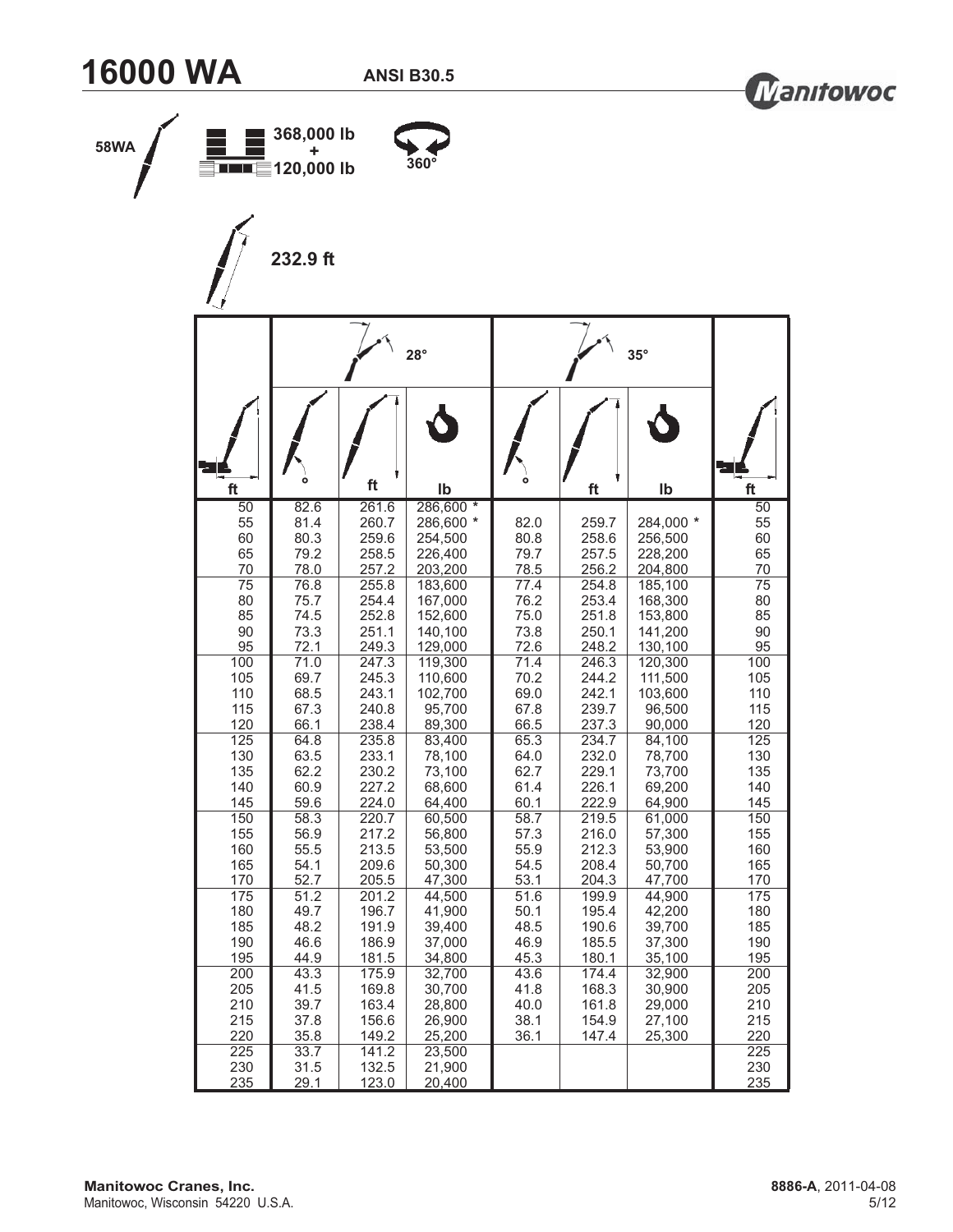



|                 |              |                | $28^\circ$         |              |                | $35^\circ$         |
|-----------------|--------------|----------------|--------------------|--------------|----------------|--------------------|
|                 |              |                |                    |              |                |                    |
| ft<br>50        | 82.8         | ft<br>271.6    | lb<br>286,600 *    |              | ft             | Ib                 |
| 55              | 81.8         | 270.7          | 286,600 *          | 82.3         | 269.7          | 284,000 *          |
| 60              | 80.7         | 269.7          | 254,200            | 81.2         | 268.7          | 256,200            |
| 65<br>70        | 79.6<br>78.5 | 268.6<br>267.4 | 226,000<br>202,700 | 80.1<br>79.0 | 267.6<br>266.3 | 227,900<br>204,400 |
| $\overline{75}$ | 77.3         | 266.0          | 183,200            | 77.8         | 265.0          | 184,700            |
| 80              | 76.2         | 264.6          | 166,500            | 76.7         | 263.6          | 167,900            |
| 85              | 75.1         | 263.1          | 152,100            | 75.6         | 262.1          | 153,400            |
| 90<br>95        | 74.0<br>72.8 | 261.5<br>259.8 | 139,600<br>128,500 | 74.5<br>73.3 | 260.5<br>258.7 | 140,800<br>129,600 |
| 100             | 71.7         | 257.9          | 118,800            | 72.2         | 256.9          | 119,800            |
| 105             | 70.5         | 255.9          | 110,100            | 71.0         | 254.9          | 111,000            |
| 110             | 69.4         | 253.9          | 102,200            | 69.8         | 252.8          | 103,100            |
| 115<br>120      | 68.2<br>67.0 | 251.7<br>249.3 | 95,200<br>88,700   | 68.7<br>67.5 | 250.6<br>248.2 | 96,000<br>89,500   |
| 125             | 65.8         | 246.9          | 82,900             | 66.3         | 245.8          | 83,600             |
| 130             | 64.6         | 244.3          | 77,500             | 65.0         | 243.2          | 78,200             |
| 135             | 63.4         | 241.6          | 72,600             | 63.8         | 240.4          | 73,200             |
| 140<br>145      | 62.1<br>60.9 | 238.7<br>235.7 | 68,100<br>63,800   | 62.6<br>61.3 | 237.6<br>234.5 | 68,700<br>64,400   |
| 150             | 59.6         | 232.5          | 59,900             | 60.0         | 231.4          | 60,500             |
| 155             | 58.3         | 229.2          | 56,300             | 58.7         | 228.0          | 56,800             |
| 160             | 57.0         | 225.7          | 52,900             | 57.4         | 224.5          | 53,400             |
| 165<br>170      | 55.7<br>54.3 | 222.1<br>218.2 | 49,800<br>46,800   | 56.1<br>54.7 | 220.8<br>217.0 | 50,200<br>47,200   |
| 175             | 53.0         | 214.2          | 44,000             | 53.3         | 212.9          | 44,400             |
| 180             | 51.5         | 209.9          | 41,300             | 51.9         | 208.6          | 41,700             |
| 185<br>190      | 50.1<br>48.6 | 205.5<br>200.8 | 38,900<br>36,500   | 50.5<br>49.0 | 204.1<br>199.4 | 39,200<br>36,800   |
| 195             | 47.1         | 195.8          | 34,300             | 47.5         | 194.4          | 34,600             |
| 200             | 45.6         | 190.6          | 32,200             | 45.9         | 189.2          | 32,400             |
| 205             | 44.0         | 185.1          | 30,200             | 44.3         | 183.6          | 30,400             |
| 210             | 42.3         | 179.3          | 28,300             | 42.6         | 177.7          | 28,500             |
| 215<br>220      | 40.6<br>38.8 | 173.1<br>166.5 | 26,400<br>24,700   | 40.9<br>39.1 | 171.5<br>164.8 | 26,600<br>24,900   |
| 225             | 37.0         | 159.4          | 23,000             | 37.2         | 157.7          | 23,200             |
| 230             | 35.0         | 151.8          | 21,400             | 35.2         | 150.0          | 21,600             |
| 235<br>240      | 33.0<br>30.8 | 143.6<br>134.7 | 19,900<br>18,400   |              |                |                    |
| 245             | 28.4         | 124.9          | 17,000             |              |                |                    |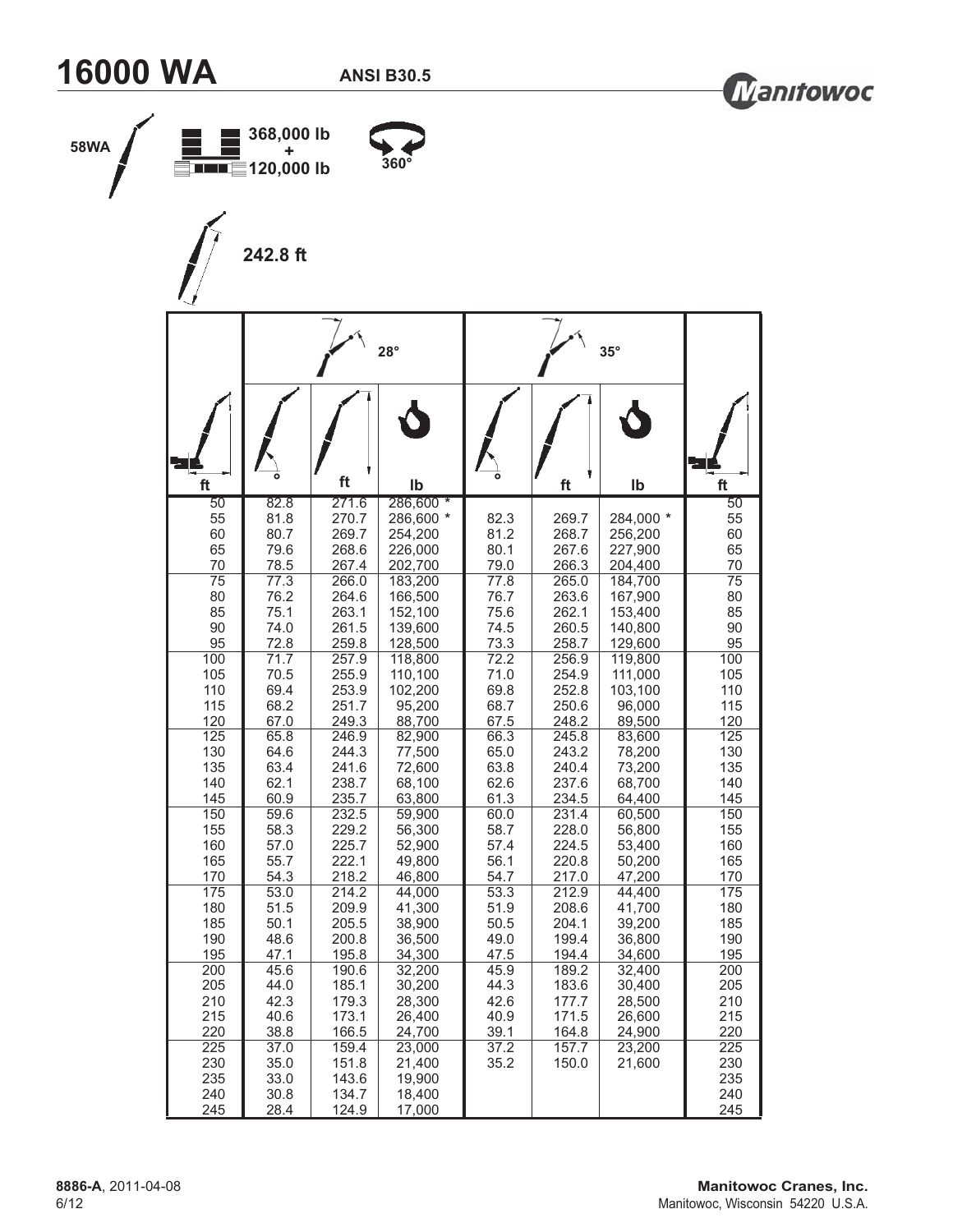



| 58WA | <b>ENGLES</b> 120,000 lb | 368,000 lb<br>٠ |                | $360^\circ$        |              |                |                    |                       |
|------|--------------------------|-----------------|----------------|--------------------|--------------|----------------|--------------------|-----------------------|
|      |                          | 252.6 ft        |                |                    |              |                |                    |                       |
|      |                          |                 |                | $28^\circ$         |              |                | $35^\circ$         |                       |
|      |                          | $\circ$         | ft             |                    |              |                |                    |                       |
|      | ft<br>$\overline{55}$    | 82.1            | 280.7          | Ib<br>286,600 *    | 82.5         | ft<br>279.7    | Ib<br>284,000 *    | ft<br>$\overline{55}$ |
|      | 60                       | 81.0            | 279.7          | 253,700            | 81.5         | 278.7          | 255,800            | 60                    |
|      | 65<br>70                 | 79.9<br>78.9    | 278.6<br>277.5 | 225,500<br>202,100 | 80.4<br>79.4 | 277.6<br>276.5 | 227,400<br>203,900 | 65<br>70              |
|      | 75                       | 77.8            | 276.2          | 182,500            | 78.3         | 275.2          | 184,100            | 75                    |
|      | 80<br>85                 | 76.7<br>75.7    | 274.9<br>273.4 | 165,800<br>151,400 | 77.2<br>76.1 | 273.8<br>272.4 | 167,200<br>152,700 | 80<br>85              |
|      | 90                       | 74.6            | 271.8          | 138,800            | 75.0         | 270.8          | 140,000            | 90                    |
|      | 95                       | 73.5            | 270.2          | 127,800            | 73.9         | 269.1          | 128,900            | 95                    |
|      | 100<br>105               | 72.4<br>71.3    | 268.4<br>266.5 | 118,000<br>109,200 | 72.8<br>71.7 | 267.4<br>265.5 | 119,000<br>110,200 | 100<br>105            |
|      | 110                      | 70.2            | 264.5          | 101,400            | 70.6         | 263.5          | 102,300            | 110                   |
|      | 115<br>120               | 69.0<br>67.9    | 262.4<br>260.2 | 94,300<br>87,900   | 69.5<br>68.3 | 261.3<br>259.1 | 95,200<br>88,700   | 115<br>120            |
|      | 125                      | 66.7            | 257.8          | 82,000             | 67.2         | 256.7          | 82,700             | 125                   |
|      | 130                      | 65.6            | 255.4          | 76,600             | 66.0         | 254.3          | 77,300             | 130                   |
|      | 135<br>140               | 64.4<br>63.2    | 252.8<br>250.0 | 71,700<br>67,100   | 64.8<br>63.7 | 251.6<br>248.9 | 72,400<br>67,800   | 135<br>140            |
|      | 145                      | 62.0            | 247.2          | 62,900             | 62.5         | 246.0          | 63,500             | 145                   |
|      | 150<br>155               | 60.8            | 244.2          | 59,000             | 61.2         | 243.0          | 59,600             | 150<br>155            |
|      | 160                      | 59.6<br>58.4    | 241.0<br>237.7 | 55,400<br>52,000   | 60.0<br>58.8 | 239.8<br>236.5 | 55,900<br>52,500   | 160                   |
|      | 165                      | 57.1            | 234.2          | 48,800             | 57.5         | 233.0          | 49,300             | 165                   |
|      | 170<br>175               | 55.8<br>54.5    | 230.6<br>226.8 | 45,800<br>43,000   | 56.2<br>54.9 | 229.4<br>225.5 | 46,300<br>43,400   | 170<br>175            |
|      | 180                      | 53.2            | 222.8          | 40,400             | 53.6         | 221.5          | 40,800             | 180                   |
|      | 185                      | 51.8            | 218.6          | 37,900             | 52.2         | 217.3          | 38,300             | 185                   |
|      | 190<br>195               | 50.5<br>49.1    | 214.2<br>209.6 | 35,600<br>33,300   | 50.8<br>49.4 | 212.9          | 35,900<br>33,600   | 190<br>195            |
|      | 200                      | 47.6            | 204.7          | 31,200             | 47.9         | 208.2<br>203.4 | 31,500             | 200                   |
|      | 205                      | 46.1            | 199.6          | 29,200             | 46.5         | 198.2          | 29,500             | 205                   |
|      | 210                      | 44.6            | 194.3          | 27,300             | 44.9         | 192.8          | 27,500             | 210                   |
|      | 215<br>220               | 43.0<br>41.4    | 188.6<br>182.6 | 25,500<br>23,700   | 43.3<br>41.7 | 187.1<br>181.0 | 25,700<br>23,900   | 215<br>220            |
|      | 225                      | 39.7            | 176.2          | 22,100             | 40.0         | 174.6          | 22,300             | 225                   |
|      | 230                      | 38.0            | 169.4          | 20,500             | 38.2         | 167.7          | 20,700             | 230                   |
|      | 235<br>240               | 36.2<br>34.3    | 162.2<br>154.4 | 19,000<br>17,500   | 36.4         | 160.4          | 19,100             | 235<br>240            |
|      | 245                      | 32.2            | 146.0          | 16,100             |              |                |                    | 245                   |
|      | 250                      | 30.1            | 136.9          | 14,700             |              |                |                    | 250                   |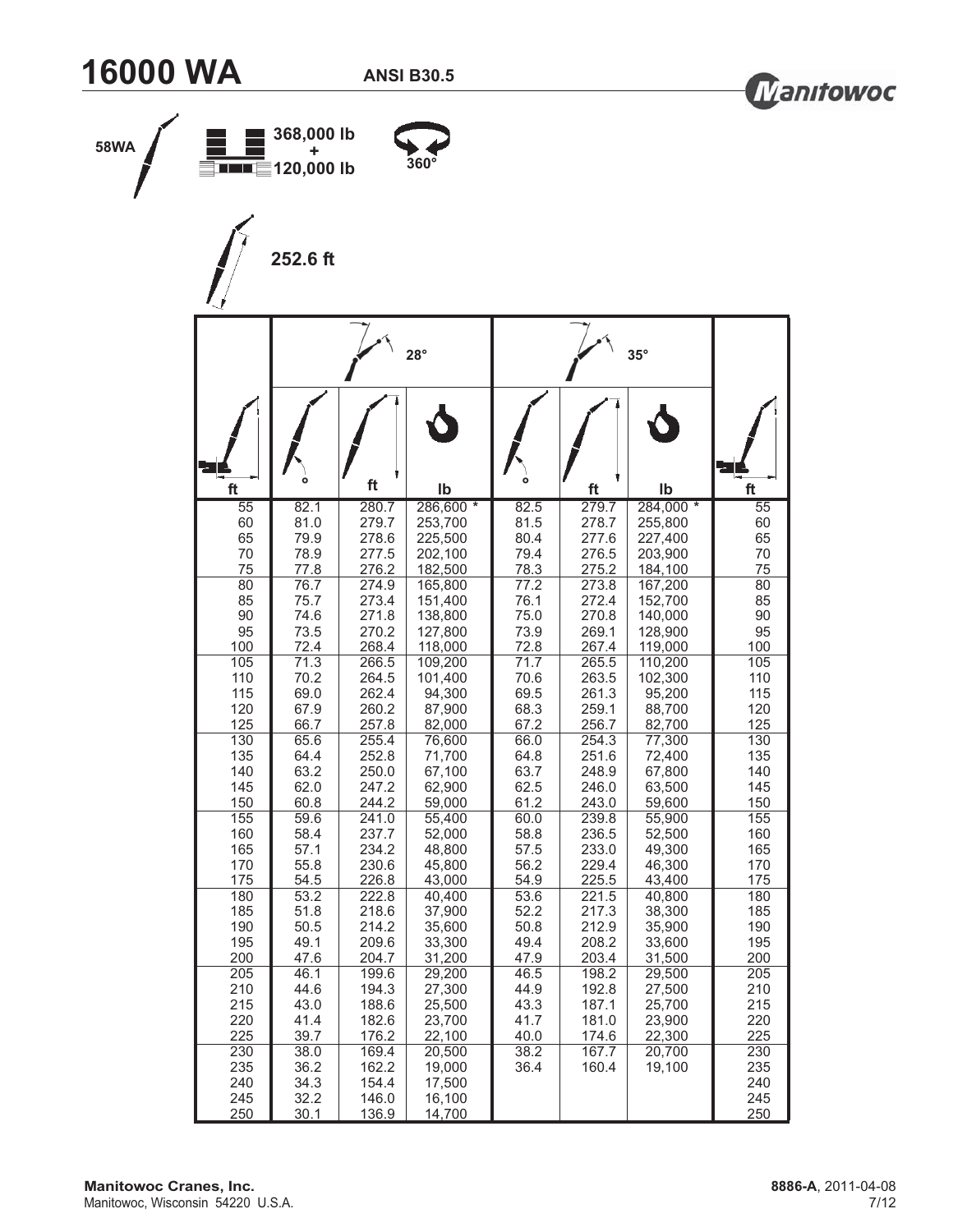



| 58WA |            | 368,000 lb<br>٠<br>$\sqrt{\frac{1}{1-\frac{1}{2}}+20,000}$ lb<br>262.5 ft |                | $360^\circ$        |              |                |                    |            |
|------|------------|---------------------------------------------------------------------------|----------------|--------------------|--------------|----------------|--------------------|------------|
|      |            |                                                                           |                | $28^\circ$         |              |                | $35^\circ$         |            |
|      | ft         | $\bullet$                                                                 | ft             | Ib                 |              | ft             | Ib                 | ft         |
|      | 55         | 82.3                                                                      | 290.7          | 286,600 *          | 82.8         | 289.7          | 284,000 *          | 55         |
|      | 60         | 81.3                                                                      | 289.7          | 253,200            | 81.8         | 288.7          | 255,400            | 60         |
|      | 65<br>70   | 80.3<br>79.3                                                              | 288.7<br>287.6 | 225,000<br>201,600 | 80.8<br>79.7 | 287.7<br>286.6 | 226,900<br>203,400 | 65<br>70   |
|      | 75         | 78.2                                                                      | 286.4          | 181,900            | 78.7         | 285.4          | 183,600            | 75         |
|      | 80<br>85   | 77.2<br>76.2                                                              | 285.1<br>283.7 | 165,200<br>150,800 | 77.7<br>76.6 | 284.0<br>282.6 | 166,700<br>152,100 | 80<br>85   |
|      | 90         | 75.1                                                                      | 282.2          | 138,200            | 75.6         | 281.1          | 139,400            | 90         |
|      | 95         | 74.1                                                                      | 280.6          | 127,100            | 74.5         | 279.5          | 128,300            | 95         |
|      | 100        | 73.0                                                                      | 278.8          | 117,300            | 73.5         | 277.8          | 118,400            | 100        |
|      | 105<br>110 | 71.9<br>70.9                                                              | 277.0<br>275.1 | 108,500<br>100,700 | 72.4<br>71.3 | 276.0<br>274.1 | 109,500<br>101,600 | 105<br>110 |
|      | 115        | 69.8                                                                      | 273.1          | 93,600             | 70.2         | 272.0          | 94,500             | 115        |
|      | 120        | 68.7                                                                      | 271.0          | 87,100             | 69.1         | 269.9          | 88,000             | 120        |
|      | 125<br>130 | 67.6<br>66.5                                                              | 268.7<br>266.3 | 81,300<br>75,900   | 68.0<br>66.9 | 267.6<br>265.2 | 82,000<br>76,600   | 125<br>130 |
|      | 135        | 65.4                                                                      | 263.8          | 70,900             | 65.8         | 262.7          | 71,600             | 135        |
|      | 140        | 64.3                                                                      | 261.2          | 66,400             | 64.7         | 260.1          | 67,000             | 140        |
|      | 145<br>150 | 63.1<br>62.0                                                              | 258.5<br>255.6 | 62,200<br>58,200   | 63.5<br>62.4 | 257.4<br>254.5 | 62,800<br>58,800   | 145<br>150 |
|      | 155        | 60.8                                                                      | 252.6          | 54,600             | 61.2         | 251.5          | 55,200             | 155        |
|      | 160        | 59.6                                                                      | 249.5          | 51,200             | 60.0         | 248.3          | 51,700             | 160        |
|      | 165<br>170 | 58.4<br>57.2                                                              | 246.2<br>242.7 | 48,000<br>45,000   | 58.8<br>57.6 | 245.0<br>241.5 | 48,500<br>45,500   | 165<br>170 |
|      | 175        | 56.0                                                                      | 239.1          | 42,200             | 56.3         | 237.9          | 42,700             | 175        |
|      | 180        | 54.7                                                                      | 235.4          | 39,600             | 55.1         | 234.1          | 40,000             | 180        |
|      | 185<br>190 | 53.4<br>52.1                                                              | 231.4<br>227.3 | 37,100<br>34,800   | 53.8<br>52.5 | 230.1<br>226.0 | 37,500<br>35,100   | 185<br>190 |
|      | 195        | 50.8                                                                      | 222.9          | 32,500             | 51.1         | 221.6          | 32,900             | 195        |
|      | 200        | 49.5                                                                      | 218.4          | 30,400             | 49.8         | 217.0          | 30,700             | 200        |
|      | 205<br>210 | 48.1<br>46.7                                                              | 213.6<br>208.6 | 28,400<br>26,500   | 48.4<br>47.0 | 212.2<br>207.2 | 28,700<br>26,800   | 205<br>210 |
|      | 215        | 45.2                                                                      | 203.4          | 24,700             | 45.5         | 201.9          | 25,000             | 215        |
|      | 220        | 43.7                                                                      | 197.8          | 23,000             | 44.0         | 196.3          | 23,200             | 220        |
|      | 225<br>230 | 42.2<br>40.6                                                              | 192.0<br>185.8 | 21,300<br>19,700   | 42.4<br>40.8 | 190.4<br>184.2 | 21,500<br>19,900   | 225<br>230 |
|      | 235        | 38.9                                                                      | 179.3          | 18,200             | 39.2         | 177.6          | 18,400             | 235        |
|      | 240        | 37.2                                                                      | 172.3          | 16,800             | 37.4         | 170.6          | 16,900             | 240        |
|      | 245<br>250 | 35.4<br>33.5                                                              | 164.9<br>156.9 | 15,400<br>14,000   | 35.6         | 163.0          | 15,500             | 245<br>250 |
|      | 255        | 31.6                                                                      | 148.3          | 12,700             |              |                |                    | 255        |
|      | 260        | 29.4                                                                      | 138.9          | $11,300$ *         |              |                |                    | 260        |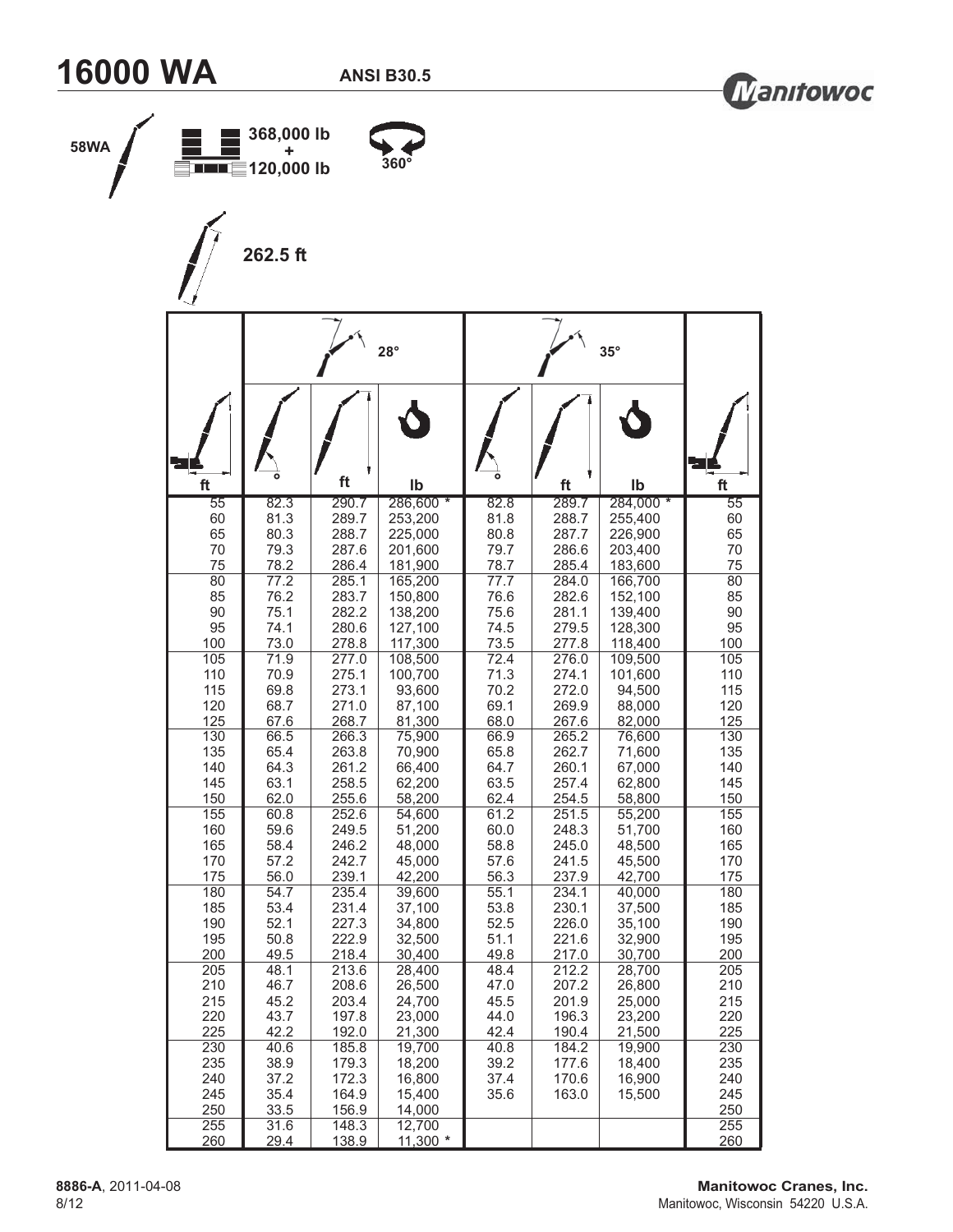



| 58WA | <b>EIIIIEE</b> 120,000 lb         | 368,000 lb<br>٠              |                                  | $360^\circ$                                |                      |                         |                               |                      |
|------|-----------------------------------|------------------------------|----------------------------------|--------------------------------------------|----------------------|-------------------------|-------------------------------|----------------------|
|      |                                   | 272.3 ft                     |                                  |                                            |                      |                         |                               |                      |
|      |                                   |                              |                                  | $28^\circ$                                 |                      |                         | $35^\circ$                    |                      |
|      |                                   | $\circ$                      |                                  |                                            |                      |                         |                               |                      |
|      | ft                                |                              | ft                               | lb                                         |                      | ft                      | lb                            | ft                   |
|      | $\overline{55}$<br>60<br>65<br>70 | 82.6<br>81.6<br>80.6<br>79.6 | 300.7<br>299.7<br>298.8<br>297.7 | 286,600 *<br>252,700<br>224,400<br>200,900 | 82.1<br>81.1<br>80.1 | 298.7<br>297.7<br>296.7 | 254,900<br>226,400<br>202,800 | 55<br>60<br>65<br>70 |
|      | 75                                | 78.6                         | 296.5                            | 181,200                                    | 79.1                 | 295.5                   | 182,900                       | 75                   |
|      | 80<br>85                          | 77.6<br>76.6                 | 295.2<br>293.9                   | 164,500<br>150,000                         | 78.1<br>77.1         | 294.2<br>292.9          | 166,000<br>151,400            | 80<br>85             |
|      | 90                                | 75.6                         | 292.4                            | 137,400                                    | 76.1                 | 291.4                   | 138,700                       | 90                   |
|      | 95                                | 74.6                         | 290.9                            | 126,300                                    | 75.1                 | 289.9                   | 127,500                       | 95                   |
|      | 100<br>105                        | 73.6<br>72.6                 | 289.2<br>287.5                   | 116,400<br>107,700                         | 74.0<br>73.0         | 288.2<br>286.5          | 117,600<br>108,700            | 100<br>105           |
|      | 110                               | 71.5                         | 285.7                            | 99,800                                     | 72.0                 | 284.6                   | 100,800                       | 110                  |
|      | 115<br>120                        | 70.5<br>69.5                 | 283.7<br>281.7                   | 92,700<br>86,200                           | 70.9<br>69.9         | 282.6<br>280.6          | 93,600                        | 115<br>120           |
|      | 125                               | 68.4                         | 279.5                            | 80,300                                     | 68.8                 | 278.4                   | 87,100<br>81,200              | 125                  |
|      | 130                               | 67.3                         | 277.2                            | 75,000                                     | 67.7                 | 276.1                   | 75,700                        | 130                  |
|      | 135<br>140                        | 66.3<br>65.2                 | 274.8<br>272.3                   | 70,000<br>65,400                           | 66.7<br>65.6         | 273.7<br>271.2          | 70,700<br>66,100              | 135<br>140           |
|      | 145                               | 64.1                         | 269.7                            | 61,200                                     | 64.5                 | 268.6                   | 61,800                        | 145                  |
|      | 150                               | 63.0                         | 267.0                            | 57,300                                     | 63.4                 | 265.8                   | 57,900                        | 150                  |
|      | 155<br>160                        | 61.9<br>60.7                 | 264.1<br>261.1                   | 53,600<br>50,200                           | 62.3<br>61.1         | 263.0<br>259.9          | 54,200<br>50,800              | 155<br>160           |
|      | 165                               | 59.6                         | 258.0                            | 47,000                                     | 60.0                 | 256.8                   | 47,600                        | 165                  |
|      | 170<br>175                        | 58.4<br>57.3                 | 254.7<br>251.2                   | 44,100<br>41,300                           | 58.8<br>57.6         | 253.5<br>250.0          | 44,500<br>41,700              | 170<br>175           |
|      | 180                               | 56.1                         | 247.7                            | 38,600                                     | 56.4                 | 246.4                   | 39,000                        | 180                  |
|      | 185                               | 54.9                         | 243.9                            | 36,100                                     | 55.2                 | 242.7                   | 36,500                        | 185                  |
|      | 190<br>195                        | 53.6<br>52.4                 | 240.0<br>235.9                   | 33,800<br>31,500                           | 54.0<br>52.7         | 238.7<br>234.6          | 34,200<br>31,900              | 190<br>195           |
|      | 200                               | 51.1                         | 231.6                            | 29,400                                     | 51.5                 | 230.3                   | 29,800                        | 200                  |
|      | 205<br>210                        | 49.8                         | 227.2<br>222.5                   | 27,400<br>25,500                           | 50.1<br>48.8         | 225.8<br>221.1          | 27,700<br>25,800              | 205<br>210           |
|      | 215                               | 48.5<br>47.1                 | 217.6                            | 23,700                                     | 47.4                 | 216.2                   | 24,000                        | 215                  |
|      | 220                               | 45.8                         | 212.4                            | 22,000                                     | 46.0                 | 211.0                   | 22,200                        | 220                  |
|      | 225<br>230                        | 44.3<br>42.9                 | 207.0<br>201.3                   | 20,300<br>18,700                           | 44.6<br>43.1         | 205.5<br>199.8          | 20,600<br>19,000              | 225<br>230           |
|      | 235                               | 41.3                         | 195.3                            | 17,200                                     | 41.6                 | 193.7                   | 17,400                        | 235                  |
|      | 240                               | 39.8                         | 189.0                            | 15,800                                     | 40.0                 | 187.3                   | 15,900                        | 240                  |
|      | 245<br>250                        | 38.2<br>36.5                 | 182.2<br>175.1                   | 14,400<br>13,000                           | 38.4<br>36.7         | 180.5<br>173.3          | 14,500<br>13,200              | 245<br>250           |
|      | 255                               | 34.7                         | 167.5                            | 11,600 $*$                                 |                      |                         |                               | 255                  |
|      | 260                               | 32.9                         | 159.3                            | $10,000$ *                                 |                      |                         |                               | 260                  |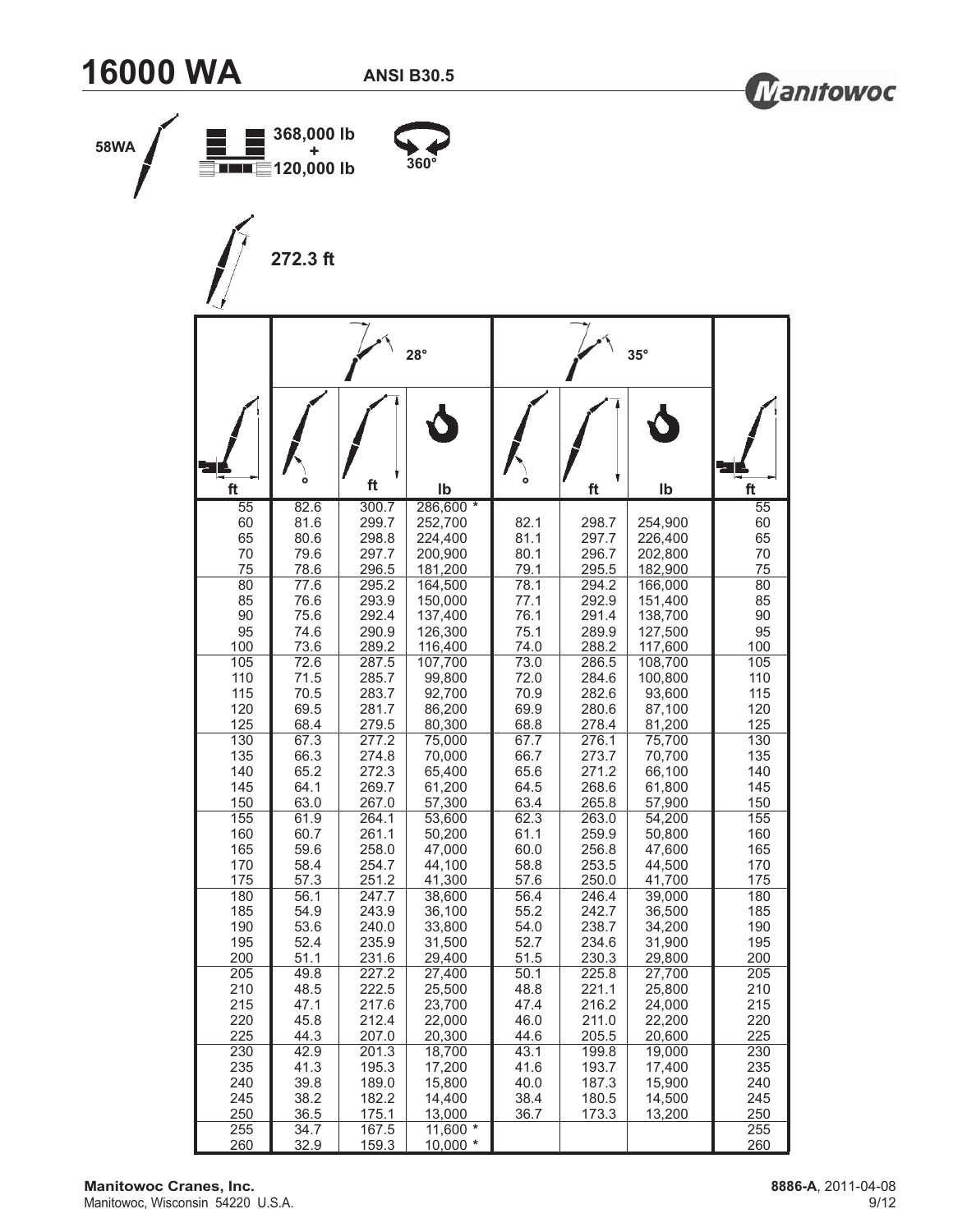



| 58WA |            | 368,000 lb<br>٠<br>$\blacksquare$ $\blacksquare$ 120,000 lb |                | 360°               |              |                |                    |            |
|------|------------|-------------------------------------------------------------|----------------|--------------------|--------------|----------------|--------------------|------------|
|      |            | 282.1 ft                                                    |                |                    |              |                |                    |            |
|      |            |                                                             |                | $28^\circ$         |              |                | $35^\circ$         |            |
|      | ft         |                                                             | ft             | lb                 |              | ft             | Ib                 | ft         |
|      | 55         | 82.8                                                        | 310.6          | 273,300 *          |              |                |                    | 55         |
|      | 60<br>65   | 81.9<br>80.9                                                | 309.8<br>308.8 | 252,300<br>223,900 | 82.3<br>81.4 | 308.7<br>307.8 | 254,600<br>225,900 | 60<br>65   |
|      | 70         | 80.0                                                        | 307.8          | 200,400            | 80.4         | 306.7          | 202,300            | 70         |
|      | 75<br>80   | 79.0<br>78.0                                                | 306.6<br>305.4 | 180,700<br>163,900 | 79.4<br>78.5 | 305.6<br>304.4 | 182,400<br>165,500 | 75<br>80   |
|      | 85         | 77.1                                                        | 304.1          | 149,400            | 77.5         | 303.1          | 150,900            | 85         |
|      | 90         | 76.1                                                        | 302.7          | 136,800            | 76.5         | 301.7          | 138,100            | 90         |
|      | 95<br>100  | 75.1<br>74.1                                                | 301.2<br>299.6 | 125,700<br>115,900 | 75.6<br>74.6 | 300.2<br>298.6 | 126,900<br>117,000 | 95<br>100  |
|      | 105        | 73.2                                                        | 297.9          | 107,100            | 73.6         | 296.9          | 108,200            | 105        |
|      | 110        | 72.2                                                        | 296.2          | 99,200             | 72.6         | 295.1          | 100,200            | 110        |
|      | 115<br>120 | 71.2<br>70.2                                                | 294.3<br>292.3 | 92,100<br>85,600   | 71.6<br>70.6 | 293.2<br>291.2 | 93,000<br>86,500   | 115<br>120 |
|      | 125        | 69.1                                                        | 290.2          | 79,700             | 69.5         | 289.1          | 80,600             | 125        |
|      | 130        | 68.1                                                        | 288.0          | 74,300             | 68.5         | 286.9          | 75,100             | 130        |
|      | 135<br>140 | 67.1<br>66.1                                                | 285.7<br>283.3 | 69,400<br>64,800   | 67.5<br>66.4 | 284.6<br>282.2 | 70,100<br>65,500   | 135<br>140 |
|      | 145        | 65.0                                                        | 280.8          | 60,600             | 65.4         | 279.7          | 61,200             | 145        |
|      | 150        | 63.9                                                        | 278.2          | 56,700             | 64.3         | 277.1          | 57,300             | 150        |
|      | 155<br>160 | 62.9<br>61.8                                                | 275.4<br>272.6 | 53,000<br>49,600   | 63.3<br>62.2 | 274.3<br>271.4 | 53,600<br>50,200   | 155<br>160 |
|      | 165        | 60.7                                                        | 269.6          | 46,400             | 61.1         | 268.4          | 47,000             | 165        |
|      | 170        | 59.6                                                        | 266.4          | 43,400             | 60.0         | 265.3          | 43,900             | 170        |
|      | 175        | 58.5                                                        | 263.2          | 40,600             | 58.8         | 262.0          | 41,100             | 175<br>180 |
|      | 180<br>185 | 57.3<br>56.2                                                | 259.7<br>256.2 | 38,000<br>35,500   | 57.7<br>56.5 | 258.5<br>255.0 | 38,400<br>35,900   | 185        |
|      | 190        | 55.0                                                        | 252.5          | 33,100             | 55.4         | 251.2          | 33,500             | 190        |
|      | 195        | 53.8                                                        | 248.6          | 30,900             | 54.2         | 247.3          | 31,300             | 195        |
|      | 200<br>205 | 52.6<br>51.4                                                | 244.5<br>240.3 | 28,800<br>26,800   | 53.0<br>51.7 | 243.3<br>239.0 | 29,200<br>27,100   | 200<br>205 |
|      | 210        | 50.2                                                        | 235.9          | 24,900             | 50.5         | 234.6          | 25,200             | 210        |
|      | 215        | 48.9                                                        | 231.3          | 23,100             | 49.2         | 229.9          | 23,400             | 215        |
|      | 220<br>225 | 47.6<br>46.3                                                | 226.5<br>221.4 | 21,400<br>19,700   | 47.9<br>46.5 | 225.1<br>220.0 | 21,600<br>20,000   | 220<br>225 |
|      | 230        | 44.9                                                        | 216.1          | 18,100             | 45.2         | 214.6          | 18,400             | 230        |
|      | 235        | 43.5                                                        | 210.5          | 16,600             | 43.8         | 209.0          | 16,800             | 235        |
|      | 240        | 42.1                                                        | 204.7          | 15,200             | 42.3         | 203.1          | 15,400             | 240        |
|      | 245<br>250 | 40.6<br>39.0                                                | 198.5<br>192.0 | 13,800<br>12,400 * | 40.8<br>39.3 | 196.9<br>190.4 | 14,000<br>12,600   | 245<br>250 |
|      | 255        | 37.4                                                        | 185.2          | 10,800 *           | 37.7         | 183.4          | $11,000*$          | 255        |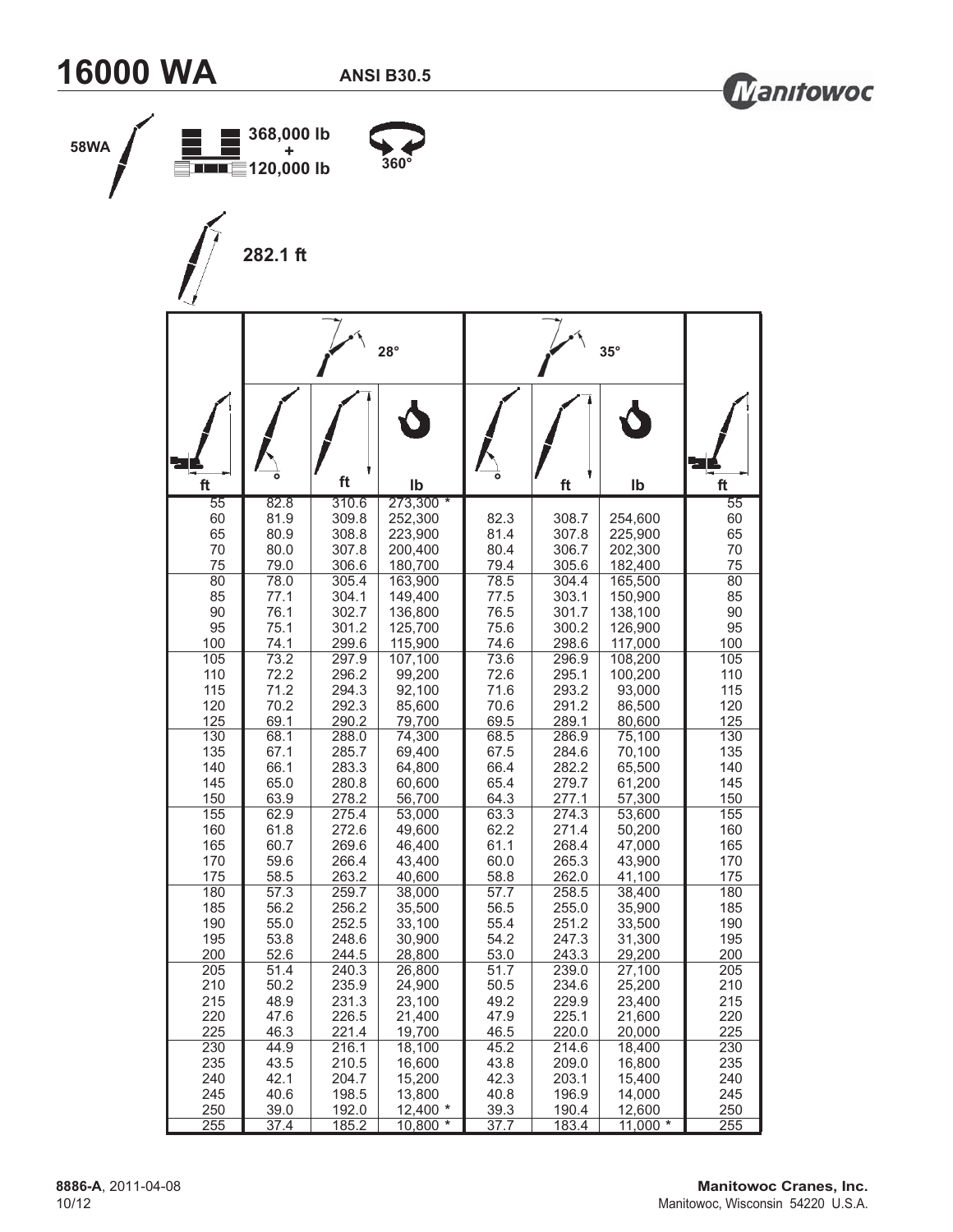



| 58WA | <b>EIIIIEE 120,000 lb</b>       | 368,000 lb<br>٠                      |                                           | $360^\circ$                                    |                                      |                                           |                                                |                                 |
|------|---------------------------------|--------------------------------------|-------------------------------------------|------------------------------------------------|--------------------------------------|-------------------------------------------|------------------------------------------------|---------------------------------|
|      |                                 | 292.0 ft                             |                                           |                                                |                                      |                                           |                                                |                                 |
|      |                                 |                                      |                                           | $28^\circ$                                     |                                      |                                           | $35^\circ$                                     |                                 |
|      | ft                              | $\circ$                              | ft                                        | Ib                                             |                                      | ft                                        | Ib                                             | ft                              |
|      | 60                              | 82.1                                 | 319.7                                     | 251,800                                        | 82.6                                 | 318.7                                     | $246,400*$                                     | 60                              |
|      | 65                              | 81.2                                 | 318.8                                     | 223,300                                        | 81.6                                 | 317.8                                     | 225,500                                        | 65                              |
|      | 70                              | 80.3                                 | 317.8                                     | 199,800                                        | 80.7                                 | 316.8                                     | 201,700                                        | 70                              |
|      | 75                              | 79.4                                 | 316.7                                     | 180,100                                        | 79.8                                 | 315.7                                     | 181,800                                        | 75                              |
|      | 80                              | 78.4                                 | 315.5                                     | 163,200                                        | 78.8                                 | 314.5                                     | 164,800                                        | 80                              |
|      | 85                              | 77.5                                 | 314.3                                     | 148,700                                        | 77.9                                 | 313.2                                     | 150,200                                        | 85                              |
|      | 90                              | 76.6                                 | 312.9                                     | 136,100                                        | 77.0                                 | 311.9                                     | 137,400                                        | 90                              |
|      | 95                              | 75.6                                 | 311.5                                     | 124,900                                        | 76.0                                 | 310.4                                     | 126,200                                        | 95                              |
|      | 100                             | 74.7                                 | 309.9                                     | 115,100                                        | 75.1                                 | 308.9                                     | 116,200                                        | 100                             |
|      | 105                             | 73.7                                 | 308.3                                     | 106,300                                        | 74.1                                 | 307.3                                     | 107,400                                        | 105                             |
|      | 110<br>115<br>120<br>125        | 72.7<br>71.8<br>70.8<br>69.8         | 306.6<br>304.8<br>302.9<br>300.9          | 98,400<br>91,200<br>84,700<br>78,800           | 73.1<br>72.2<br>71.2<br>70.2<br>69.2 | 305.5<br>303.7<br>301.8<br>299.8          | 99,400<br>92,200<br>85,700<br>79,700<br>74,300 | 110<br>115<br>120<br>125<br>130 |
|      | 130<br>135<br>140<br>145<br>150 | 68.8<br>67.9<br>66.9<br>65.8<br>64.8 | 298.8<br>296.6<br>294.3<br>291.8<br>289.3 | 73,400<br>68,500<br>63,900<br>59,700<br>55,700 | 68.2<br>67.2<br>66.2<br>65.2         | 297.7<br>295.5<br>293.2<br>290.7<br>288.2 | 69,200<br>64,600<br>60,300<br>56,400           | 135<br>140<br>145<br>150        |
|      | 155                             | 63.8                                 | 286.7                                     | 52,100                                         | 64.2                                 | 285.5                                     | 52,700                                         | 155                             |
|      | 160                             | 62.8                                 | 283.9                                     | 48,600                                         | 63.1                                 | 282.8                                     | 49,200                                         | 160                             |
|      | 165                             | 61.7                                 | 281.0                                     | 45,500                                         | 62.1                                 | 279.9                                     | 46,000                                         | 165                             |
|      | 170                             | 60.7                                 | 278.0                                     | 42,500                                         | 61.0                                 | 276.9                                     | 43,000                                         | 170                             |
|      | 175                             | 59.6                                 | 274.9                                     | 39,700                                         | 59.9                                 | 273.7                                     | 40,200                                         | 175                             |
|      | 180                             | 58.5                                 | 271.6                                     | 37,000                                         | 58.9                                 | 270.5                                     | 37,500                                         | 180                             |
|      | 185                             | 57.4                                 | 268.2                                     | 34,500                                         | 57.8                                 | 267.0                                     | 35,000                                         | 185                             |
|      | 190                             | 56.3                                 | 264.7                                     | 32,200                                         | 56.6                                 | 263.5                                     | 32,600                                         | 190                             |
|      | 195                             | 55.2                                 | 261.0                                     | 29,900                                         | 55.5                                 | 259.8                                     | 30,300                                         | 195                             |
|      | 200                             | 54.0                                 | 257.2                                     | 27,800                                         | 54.4                                 | 255.9                                     | 28,200                                         | 200                             |
|      | 205                             | 52.9                                 | 253.2                                     | 25,800                                         | 53.2                                 | 251.9                                     | 26,200                                         | 205                             |
|      | 210                             | 51.7                                 | 249.0                                     | 23,900                                         | 52.0                                 | 247.7                                     | 24,200                                         | 210                             |
|      | 215                             | 50.5                                 | 244.6                                     | 22,100                                         | 50.8                                 | 243.3                                     | 22,400                                         | 215                             |
|      | 220                             | 49.3                                 | 240.1                                     | 20,400                                         | 49.6                                 | 238.7                                     | 20,700                                         | 220                             |
|      | 225                             | 48.0                                 | 235.3                                     | 18,700                                         | 48.3                                 | 233.9                                     | 19,000                                         | 225                             |
|      | 230                             | 46.7                                 | 230.4                                     | 17,100                                         | 47.0                                 | 228.9                                     | 17,400                                         | 230                             |
|      | 235                             | 45.4                                 | 225.2                                     | 15,600                                         | 45.7                                 | 223.7                                     | 15,900                                         | 235                             |
|      | 240                             | 44.1                                 | 219.7                                     | 14,200                                         | 44.3                                 | 218.2                                     | 14,400                                         | 240                             |
|      | 245                             | 42.7                                 | 214.0                                     | 12,600 *                                       | 43.0                                 | 212.5                                     | 12,900 *                                       | 245                             |
|      | 250                             | 41.3                                 | 208.0                                     | 10,900 *                                       | 41.5                                 | 206.4                                     | $11,200$ *                                     | 250                             |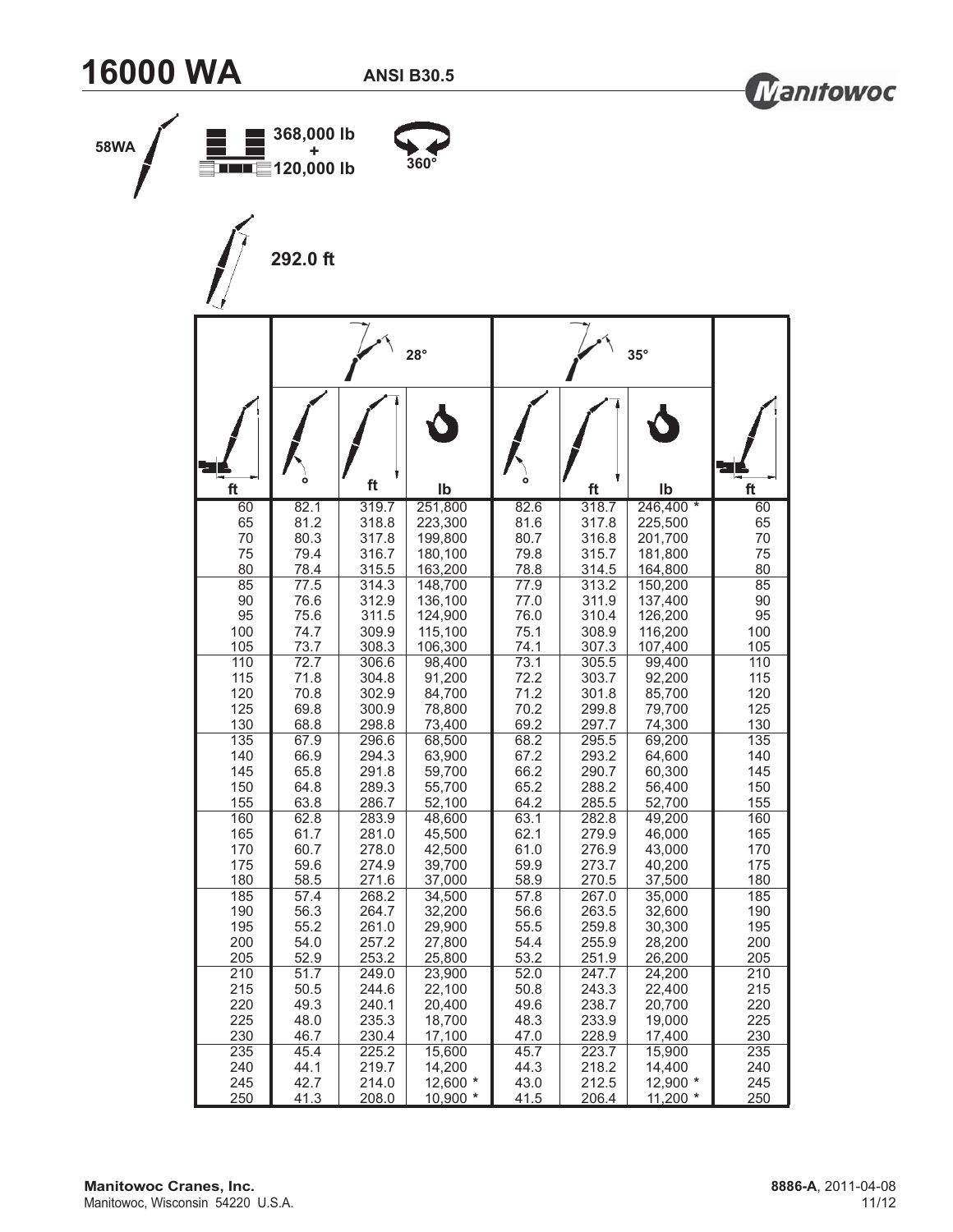



| 58WA | $\equiv$ THE $\equiv$ 120,000 lb | 368,000 lb<br>٠ |                | $360^\circ$        |              |                |                    |            |
|------|----------------------------------|-----------------|----------------|--------------------|--------------|----------------|--------------------|------------|
|      |                                  | 301.8 ft        |                |                    |              |                |                    |            |
|      |                                  |                 |                | $28^\circ$         |              |                | $35^\circ$         |            |
|      | ft                               |                 | ft             | Ib                 |              | ft             | Ib                 | ft         |
|      | 60                               | 82.4            | 329.7          | 239,400 *          | 82.8         | 328.7          | 232,400 *          | 60         |
|      | 65<br>70                         | 81.5<br>80.6    | 328.8<br>327.9 | 223,000<br>199,500 | 81.9<br>81.0 | 327.8<br>326.8 | 225,000<br>201,200 | 65<br>70   |
|      | 75                               | 79.7            | 326.8          | 179,700            | 80.1         | 325.8          | 181,300            | 75         |
|      | 80                               | 78.8            | 325.7          | 162,800            | 79.2         | 324.6          | 164,200            | 80         |
|      | 85<br>90                         | 77.9<br>77.0    | 324.4<br>323.1 | 148,300<br>135,600 | 78.3<br>77.4 | 323.4<br>322.1 | 149,600<br>136,800 | 85<br>90   |
|      | 95                               | 76.1            | 321.7          | 124,500            | 76.5         | 320.7          | 125,500            | 95         |
|      | 100                              | 75.1            | 320.2          | 114,600            | 75.5         | 319.2          | 115,600            | 100        |
|      | 105<br>110                       | 74.2<br>73.3    | 318.7<br>317.0 | 105,800<br>97,900  | 74.6<br>73.7 | 317.6<br>316.0 | 106,700<br>98,700  | 105<br>110 |
|      | 115                              | 72.4            | 315.3          | 90,700             | 72.7         | 314.2          | 91,500             | 115        |
|      | 120                              | 71.4            | 313.4          | 84,200             | 71.8         | 312.4          | 84,900             | 120        |
|      | 125                              | 70.5<br>69.5    | 311.5          | 78,300             | 70.9         | 310.4          | 79,000             | 125        |
|      | 130<br>135                       | 68.6            | 309.5<br>307.3 | 72,900<br>67,900   | 69.9<br>68.9 | 308.4<br>306.2 | 73,500<br>68,500   | 130<br>135 |
|      | 140                              | 67.6            | 305.1          | 63,400             | 68.0         | 304.0          | 63,800             | 140        |
|      | 145                              | 66.6            | 302.8          | 59,100             | 67.0         | 301.7          | 59,600             | 145        |
|      | 150<br>155                       | 65.7<br>64.7    | 300.3<br>297.8 | 55,200<br>51,500   | 66.0<br>65.0 | 299.2<br>296.7 | 55,600<br>51,900   | 150<br>155 |
|      | 160                              | 63.7            | 295.2          | 48,100             | 64.0         | 294.0          | 48,400             | 160        |
|      | 165                              | 62.7            | 292.4          | 44,900             | 63.0         | 291.2          | 45,200             | 165        |
|      | 170<br>175                       | 61.7<br>60.6    | 289.5<br>286.5 | 41,900<br>39,100   | 62.0<br>61.0 | 288.3<br>285.3 | 42,200<br>39,400   | 170<br>175 |
|      | 180                              | 59.6            | 283.4          | 36,500             | 59.9         | 282.2          | 36,700             | 180        |
|      | 185                              | 58.5            | 280.1          | 34,000             | 58.9         | 278.9          | 34,200             | 185        |
|      | 190<br>195                       | 57.5<br>56.4    | 276.8<br>273.2 | 31,600<br>29,400   | 57.8<br>56.7 | 275.5<br>272.0 | 31,800<br>29,500   | 190<br>195 |
|      | 200                              | 55.3            | 269.6          | 27,300             | 55.6         | 268.3          | 27,400             | 200        |
|      | 205                              | 54.2            | 265.7          | 25,300             | 54.5         | 264.5          | 25,400             | 205        |
|      | 210                              | 53.1            | 261.8          | 23,300             | 53.4         | 260.5          | 23,400             | 210<br>215 |
|      | 215<br>220                       | 51.9<br>50.8    | 257.6<br>253.3 | 21,500<br>19,800   | 52.2<br>51.1 | 256.3<br>252.0 | 21,600<br>19,800   | 220        |
|      | 225                              | 49.6            | 248.8          | 18,100             | 49.9         | 247.5          | 18,200             | 225        |
|      | 230                              | 48.4            | 244.2          | 16,600             | 48.7         | 242.8          | 16,600             | 230        |
|      | 235<br>240                       | 47.2<br>45.9    | 239.3<br>234.2 | 15,100<br>13,400 * | 47.4<br>46.2 | 237.9<br>232.7 | 15,000<br>13,400 * | 235<br>240 |
|      | 245                              | 44.6            | 228.9          | $11,700$ *         | 44.9         | 227.4          | 11,600 *           | 245        |
|      | 250                              | 43.3            | 223.3          | $10,100*$          | 43.6         | 221.8          | $10,000*$          | 250        |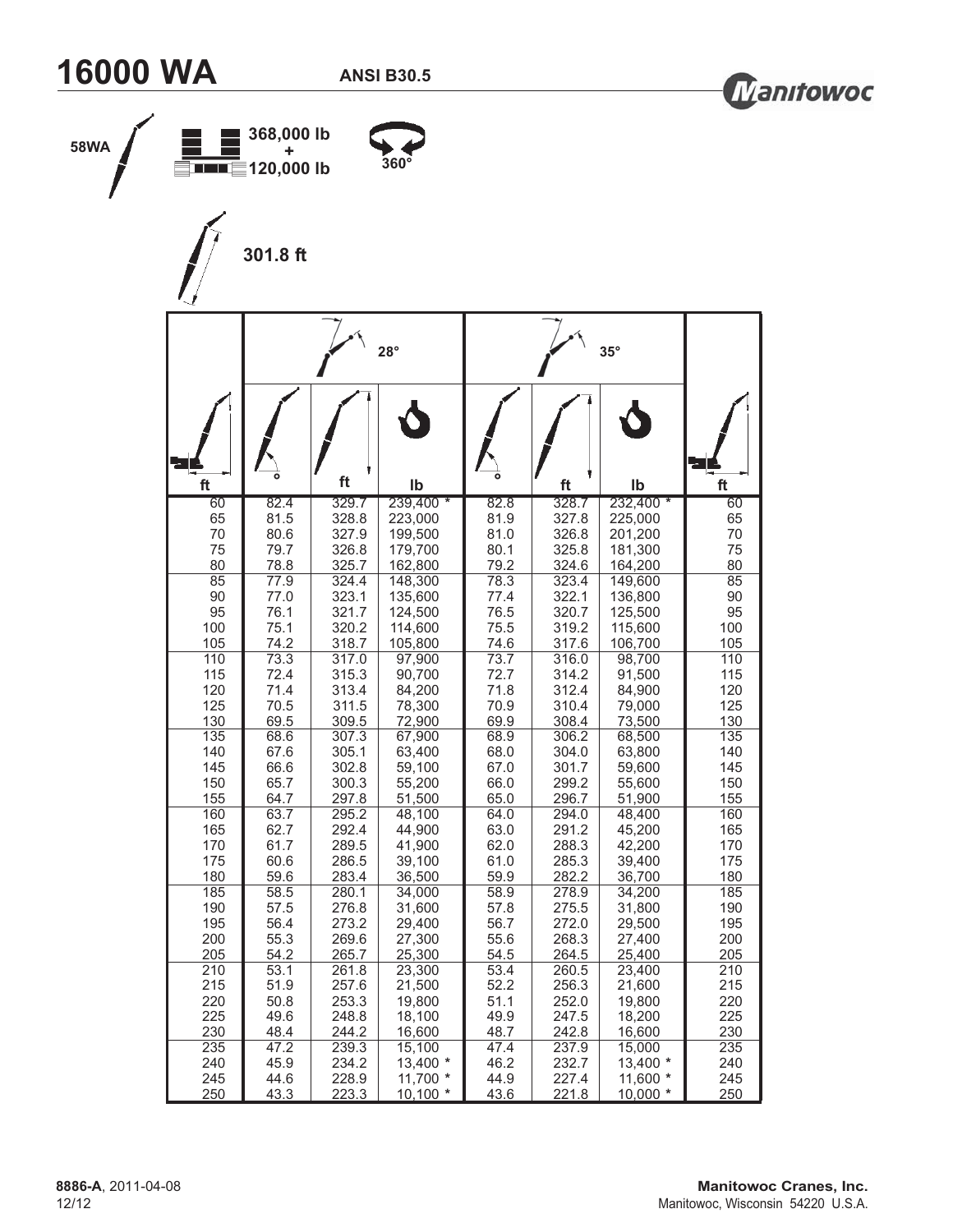

# **TABLE OF CONTENTS**

| General                                           |
|---------------------------------------------------|
| Rating Reductions/Operation Not Permitted:        |
| Boom No. 58 HL with 32.0 ft (9,75 m) Live Mast  3 |
| Luffing Jib No. 59 on Boom No. 58 HL              |
| with 32.0 ft (9,75 m) Live Mast  4                |
| Boom No. 58 HL with 32.0 ft (9,75 m) Live Mast    |
| and 23.0 ft (7,0 m) Extended Upper                |
|                                                   |
| Boom No. 58 HL with 98.4 ft (30,0 m) Mast No. 59A |
| and 23.0 ft (7,0 m) Extended Upper                |
|                                                   |
| Boom No. 58 HL with 98.4 ft (30,0 m) Mast No. 59A |
|                                                   |
| Luffing Jib No. 59 on Boom No. 58 HL with 98.4 ft |
| (30,0 m) Mast No. 59A and without MAX-ER          |
|                                                   |
| Luffing Jib No. 59 on Boom No. 58 HL with 98.4 ft |
| (30,0 m) Mast No. 59A and with MAX-ER             |
|                                                   |
| Boom No. 58WA with 32.0 ft (9,75 m) Live Mast     |
| and 24.9 ft (7,6 m) Extended Upper                |
|                                                   |

#### Wind adversely affects lifting capacity and stability as shown in Figure 1. The result could be loss of control over the load and crane, even if the load is within the crane's capacity.

Wind speed (to include wind gusts) must be monitored by job planners and supervisors.

*Beware that wind speed at boom point can be greater than wind speed at ground level. Also beware that the larger the sail area of the load, the greater the wind's affect on the load.*

As a general rule, ratings and operating speeds must be reduced when:

**Wind causes load to swing forward past allowable operating radius or sideways past either boom hinge pin.**

# **GENERAL**



Judgment and experience of qualified operators, job planners, and supervisors must be used to compensate for affect of wind on lifted load and boom by reducing ratings, reducing operating speeds, or a combination of both.

Failing to observe this precaution can cause crane to tip or boom and/or jib to collapse. Death or serious injury to personnel can result.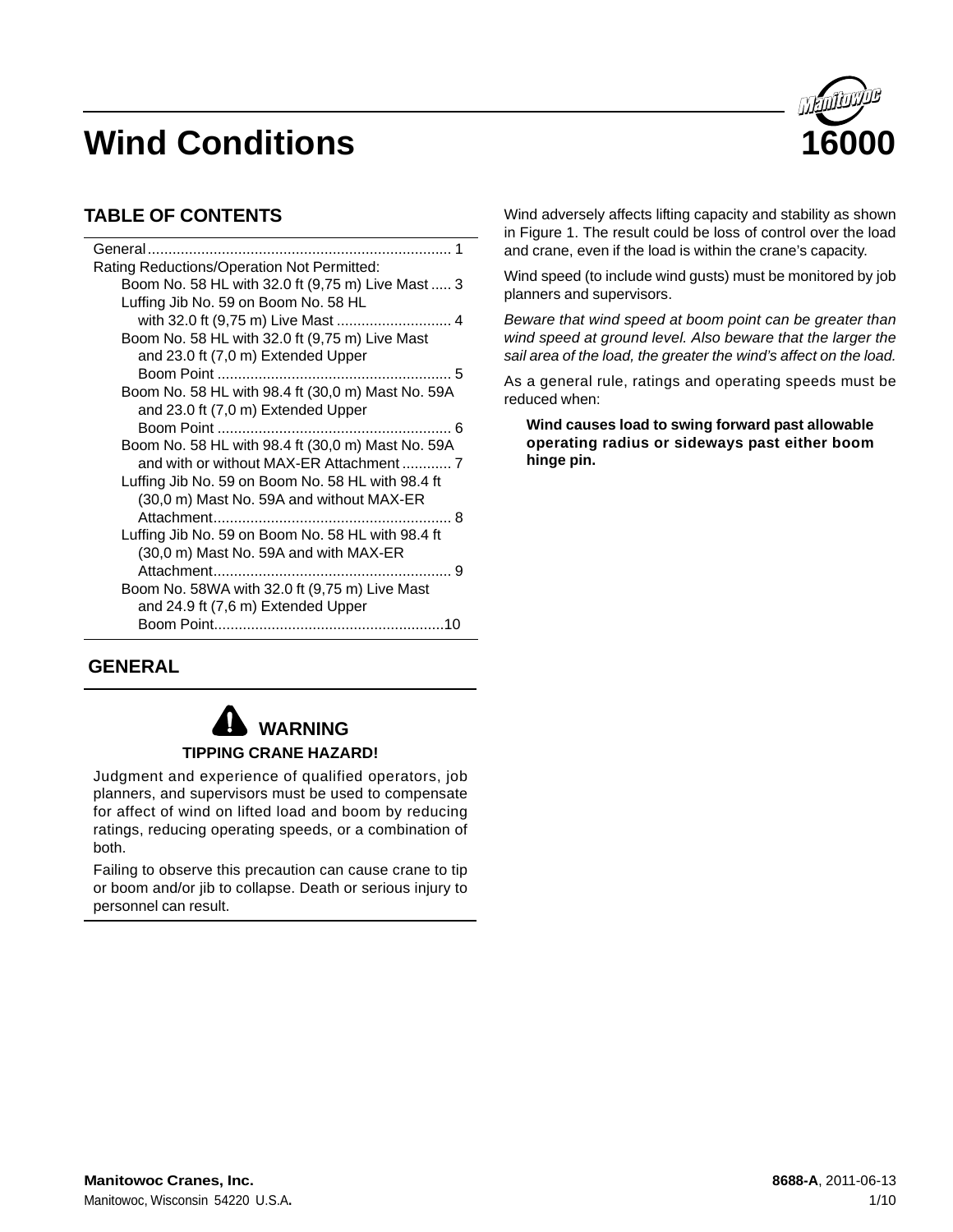

Forward stability is affected by wind on the rear of the boom. Wind applies a force to the boom and load that adds to the crane's overturning moment. This action has the same effect as adding load to the hook.



The wind's affect on the rear of the load increases load radius. This condition can result in an overload hazard, possibly causing the crane to tip or the boom to collapse.

To avoid this hazard, reduce operating speeds and load (see Wind Conditions Chart at end of this section or see wind conditions in Capacity Charts if applicable).



Backward stability is affected by wind on the front of the boom. This condition is especially dangerous when the boom is at or near the maximum angle when operating without load.

Wind forces on the front of the boom reduce the normal forward tipping effect of the boom. The crane can tip or the boom can collapse if this condition is not avoided.

The boom can buckle and collapse if the load contacts the boom.



Boom strength is affected the most when the wind acts on the side of the boom.

The wind's affect on the side of the load can cause the load to swing out past the boom hinge pin. This condition can result in excessive side load forces on the boom, possibly causing the crane to tip or the boom to collapse.

To avoid this hazard, reduce operating speeds and load (see appropriate table for recommended capacity reductions).

#### **FIGURE 1**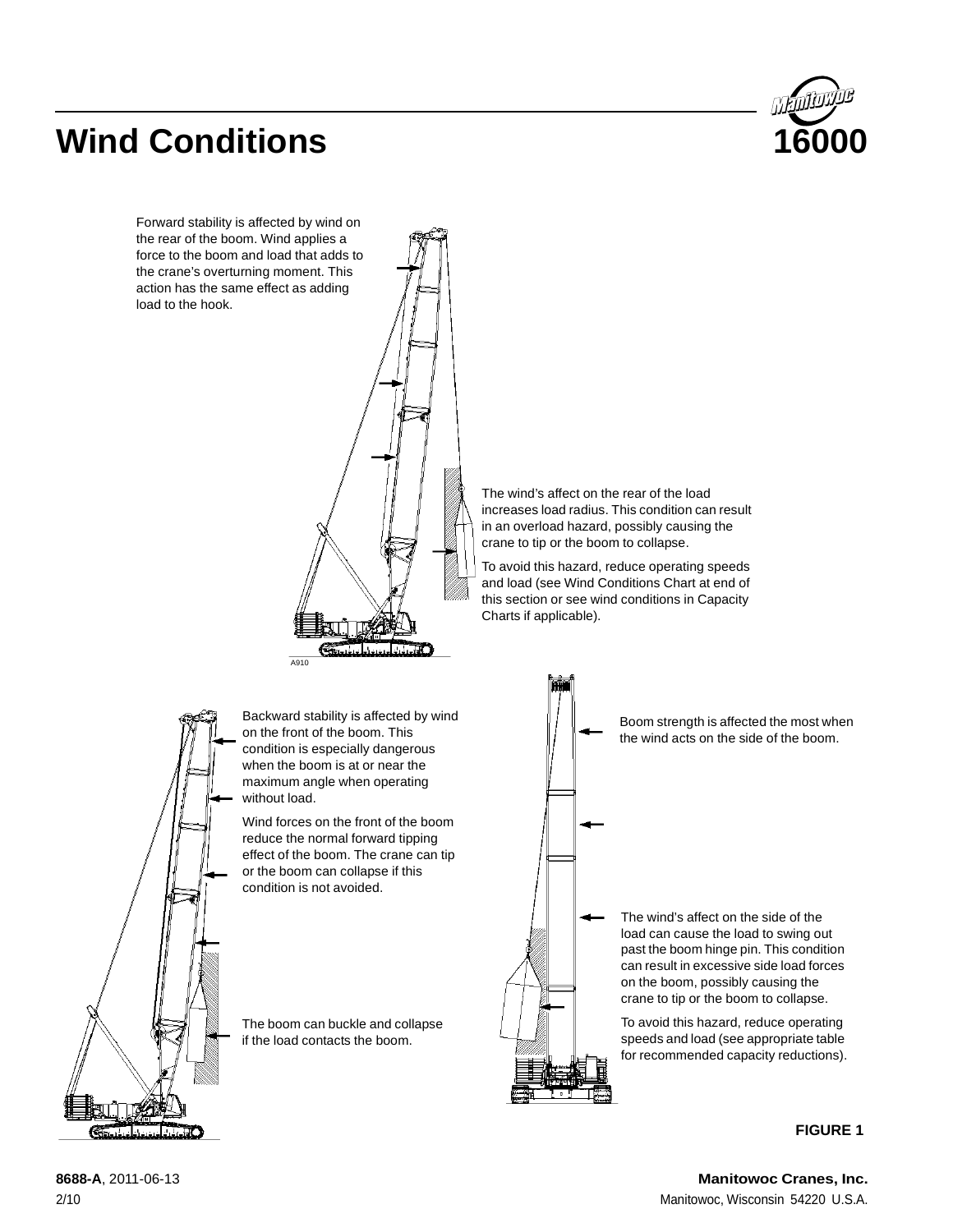# **RATING REDUCTIONS/OPERATION NOT PERMITTED**

# **Boom No. 58 HL with 32.0 ft (9,75 m) Live Mast**

### *Operation Permitted*

Operation is permitted in steady winds or wind gusts up to the maximum speed given in Table 1, provided ratings are reduced the specified amount.

### **Table 1**

Rating Reductions for Various Wind Speeds and Wind Gusts

| <b>Boom Length ft</b><br>(m)                      |                                  | $98.4 - 157.5$<br>$(30.0 - 48.0)$ | 177.2 - 236.2<br>$(54.0 - 72.0)$   | 255.9 - 315.0<br>$(78.0 - 96.0)$ |
|---------------------------------------------------|----------------------------------|-----------------------------------|------------------------------------|----------------------------------|
| mph                                               | <b>Maximum Wind Speed</b><br>m/s |                                   | Percent<br><b>Rating Reduction</b> |                                  |
| 15                                                | 7                                | ი                                 | Ω                                  | ი                                |
| 20                                                | 9                                | O                                 | ი                                  | ი                                |
| 25                                                | 11                               | 0<br>Ω                            |                                    | 10                               |
| 30                                                | 13                               | 10<br>20<br>O                     |                                    |                                  |
| 35                                                | 16                               | U                                 | 20                                 | 30                               |
| Above 35 mph<br>$(16 \text{ m/s})$                |                                  |                                   | <b>OPERATION NOT PERMITTED</b>     |                                  |
| Wind speed to be measured at boom point elevation |                                  |                                   |                                    |                                  |

# *Operation Not Permitted*

Operation is not permitted in the areas indicated in Table 1. Observe the following options:

### **Boom**

*• Up to 50 mph (22 m/s) -* Park crane (upper in line with crawlers) with load blocks

and weight balls on ground or secured and position boom at 70°.

*• 50 mph (22 m/s) and Above -* Lower boom onto blocking at ground level.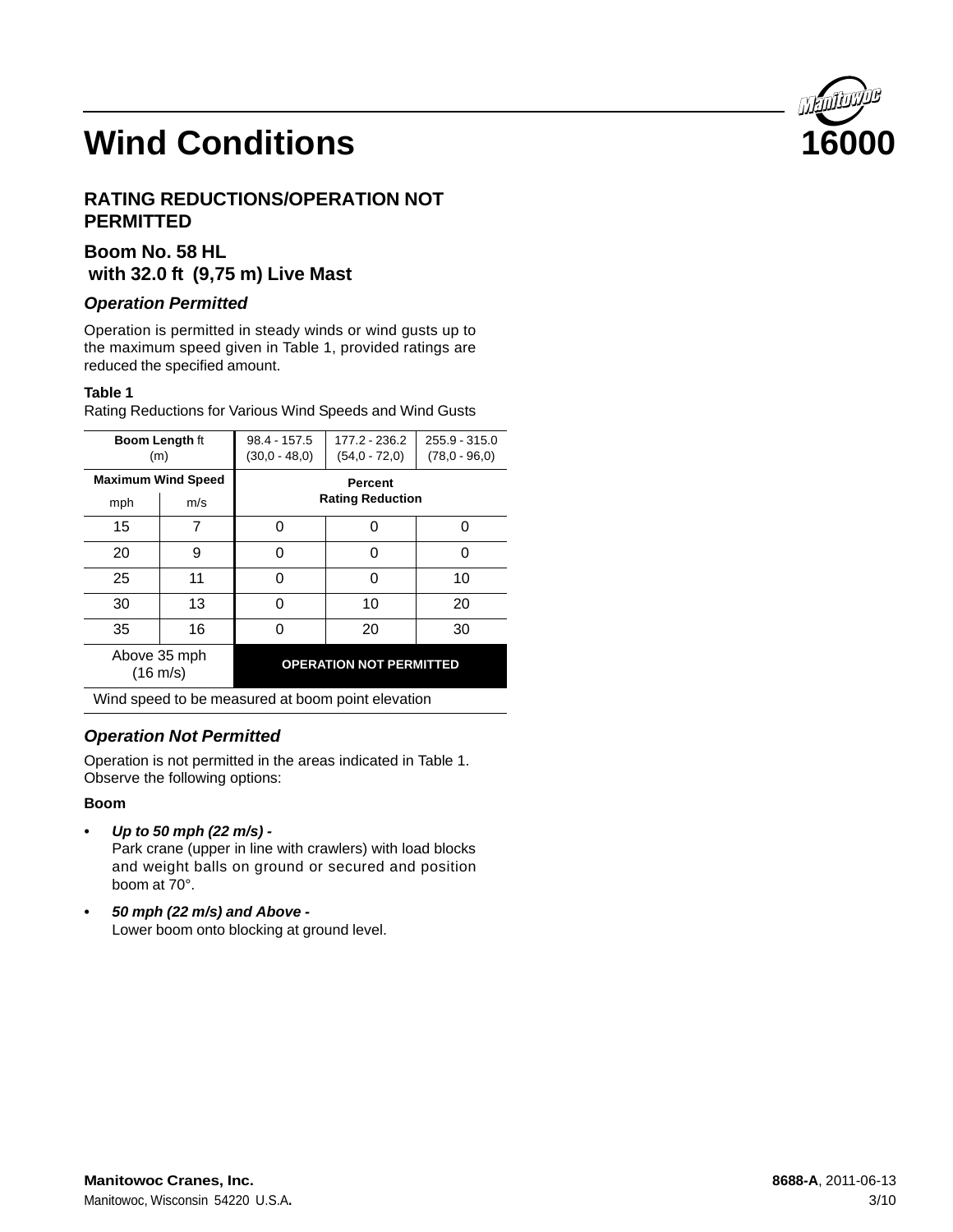

# **Luffing Jib No. 59 on Boom No. 58 HL with 32.0 ft (9,75 m) Live Mast**

### *Operation Permitted*

Operation is permitted in steady winds or wind gusts up to the maximum speed given in Table 2, provided ratings are reduced the specified amount.

#### **Table 2**

Rating Reductions for Various Wind Speeds and Wind Gusts

|                              | Luffing Jib Length ft<br>(m)       | 78.7-137.8<br>157.5-196.9<br>$(24.0 - 42.0)$<br>$(48,0-60,0)$                                                                                                                      |             |    |          |                               |                              | 216.5-275.6<br>$(66.0 - 84.0)$ |             |
|------------------------------|------------------------------------|------------------------------------------------------------------------------------------------------------------------------------------------------------------------------------|-------------|----|----------|-------------------------------|------------------------------|--------------------------------|-------------|
|                              | <b>Boom Length ft</b><br>(m)       | 157.5-177.2<br>98.4-137.8<br>196.9-216.5<br>98.4-137.8<br>157.5-177.2<br>196.9<br>(48, 0.54, 0)<br>(48, 0.54, 0)<br>(60, 0)<br>$(30, 0-42, 0)$<br>(60, 0.66, 0)<br>$(30, 0-42, 0)$ |             |    |          | 98.4-137.8<br>$(30, 0-42, 0)$ | 157.5-177.2<br>(48, 0.54, 0) |                                |             |
| <b>Maximum Wind</b><br>Speed |                                    | Percent<br><b>Rating Reduction</b>                                                                                                                                                 |             |    |          |                               |                              |                                |             |
| mph                          | m/s                                |                                                                                                                                                                                    |             |    |          |                               |                              |                                |             |
| 15                           | 7                                  | 0                                                                                                                                                                                  | $\mathbf 0$ | 0  | 0        | $\mathbf 0$                   | $\mathbf 0$                  | 0                              | $\mathbf 0$ |
| 20                           | 9                                  | 0                                                                                                                                                                                  | 0           | 0  | 0        | $\mathbf 0$                   | $\mathbf 0$                  | 0                              | 10          |
| 25                           | 11                                 | 0                                                                                                                                                                                  | 0           | 0  | 0        | $\mathbf 0$                   | 10                           | 30                             |             |
| 30                           | 13                                 | $\mathbf 0$                                                                                                                                                                        | $\mathbf 0$ | 0  | $\Omega$ | 10                            | 30                           |                                |             |
| 35                           | 16                                 | 0                                                                                                                                                                                  | 10          | 10 | 20       |                               |                              |                                |             |
|                              | Above 35 mph<br>$(16 \text{ m/s})$ | <b>OPERATION NOT PERMITTED</b>                                                                                                                                                     |             |    |          |                               |                              |                                |             |

Wind speed to be measured at jib point elevation. *Refer to luffing jib capacity chart for specific backward stability conditions.*

# *Operation Not Permitted*

Operation is not permitted in the areas indicated in Table 2. Observe the following options:

### **Boom with 78.7 - 196.9 ft (24,0 - 60,0 m) Luffing Jib**

• *Up to 50 mph (22 m/s) -*

Park crane (upper in line with crawlers) with load blocks and weight balls on ground or secured and position boom at 85° and luffing jib at 55°.

*• 50 mph (22 m/s) and Above -* Lower boom and luffing jib onto blocking at ground level.

### **Boom with 216.5 - 275.6 ft (66,0 - 84,0 m) Luffing Jib**

- *Up to 40 mph (18 m/s) -* Park crane (upper in line with crawlers) with load blocks and weight balls on ground or secured and position boom at 85° and luffing jib at 65°.
- *40 mph (18 m/s) and Above -* Lower boom and luffing jib onto blocking at ground level.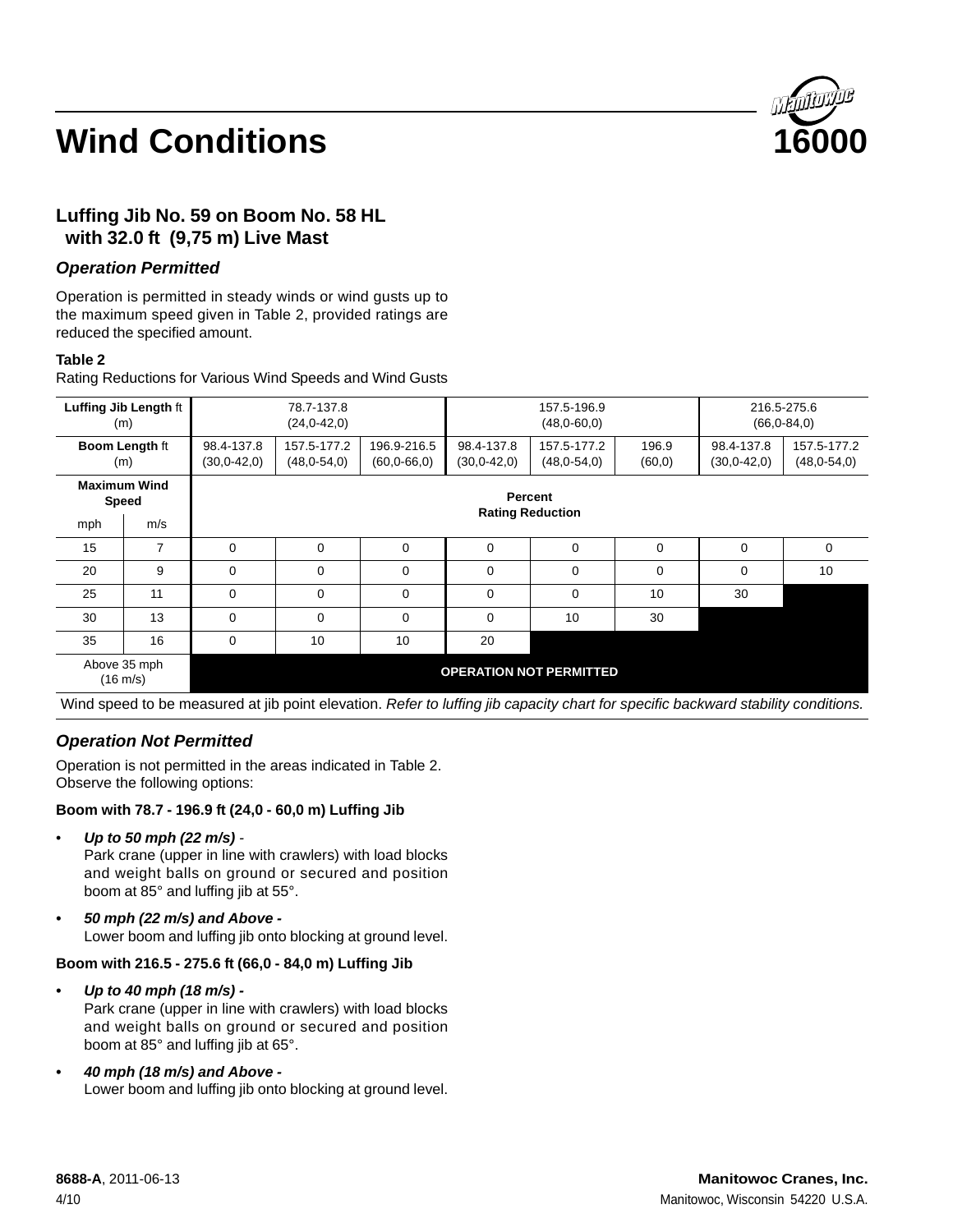

# **Boom No. 58 HL with 32.0 ft (9,75 m) Live Mast and 23.0 ft (7,0 m) Extended Upper Boom Point**

### *Operation Permitted*

Operation is permitted in steady winds or wind gusts up to the maximum speed given in Table 3, provided ratings are reduced the specified amount.

#### **Table 3**

Rating Reductions for Various Wind Speeds and Wind Gusts

| <b>Boom Length ft</b><br>(m)                      |                           | 137.8 - 196.9<br>$(42,0 - 60,0)$          | $216.5 - 236.2$<br>$(66.0 - 72.0)$ | 255.9 - 295.3<br>$(78.0 - 90.0)$ |
|---------------------------------------------------|---------------------------|-------------------------------------------|------------------------------------|----------------------------------|
|                                                   | <b>Maximum Wind Speed</b> | <b>Percent</b><br><b>Rating Reduction</b> |                                    |                                  |
| mph                                               | m/s                       |                                           |                                    |                                  |
| 15                                                |                           | U                                         | 0                                  | 0                                |
| 20                                                | 9                         | ∩                                         | 0                                  | 0                                |
| 25                                                | 11                        | ⋂                                         | ∩                                  | ი                                |
| 30                                                | 13                        | ŋ                                         | 0                                  | 10                               |
| 35                                                | 16                        | ∩                                         | 10                                 | 20                               |
| Above 35 mph<br>$(16 \text{ m/s})$                |                           |                                           | <b>OPERATION NOT PERMITTED</b>     |                                  |
| Wind speed to be measured at boom point elevation |                           |                                           |                                    |                                  |

### *Operation Not Permitted*

Operation is not permitted in the areas indicated in Table 3. Observe the following options:

#### **Boom**

*• Up to 50 mph (22 m/s) -*

Park crane (upper in line with crawlers) with load blocks and weight balls on ground or secured and position boom at 70°.

*• 50 mph (22 m/s) and Above -* Lower boom onto blocking at ground level.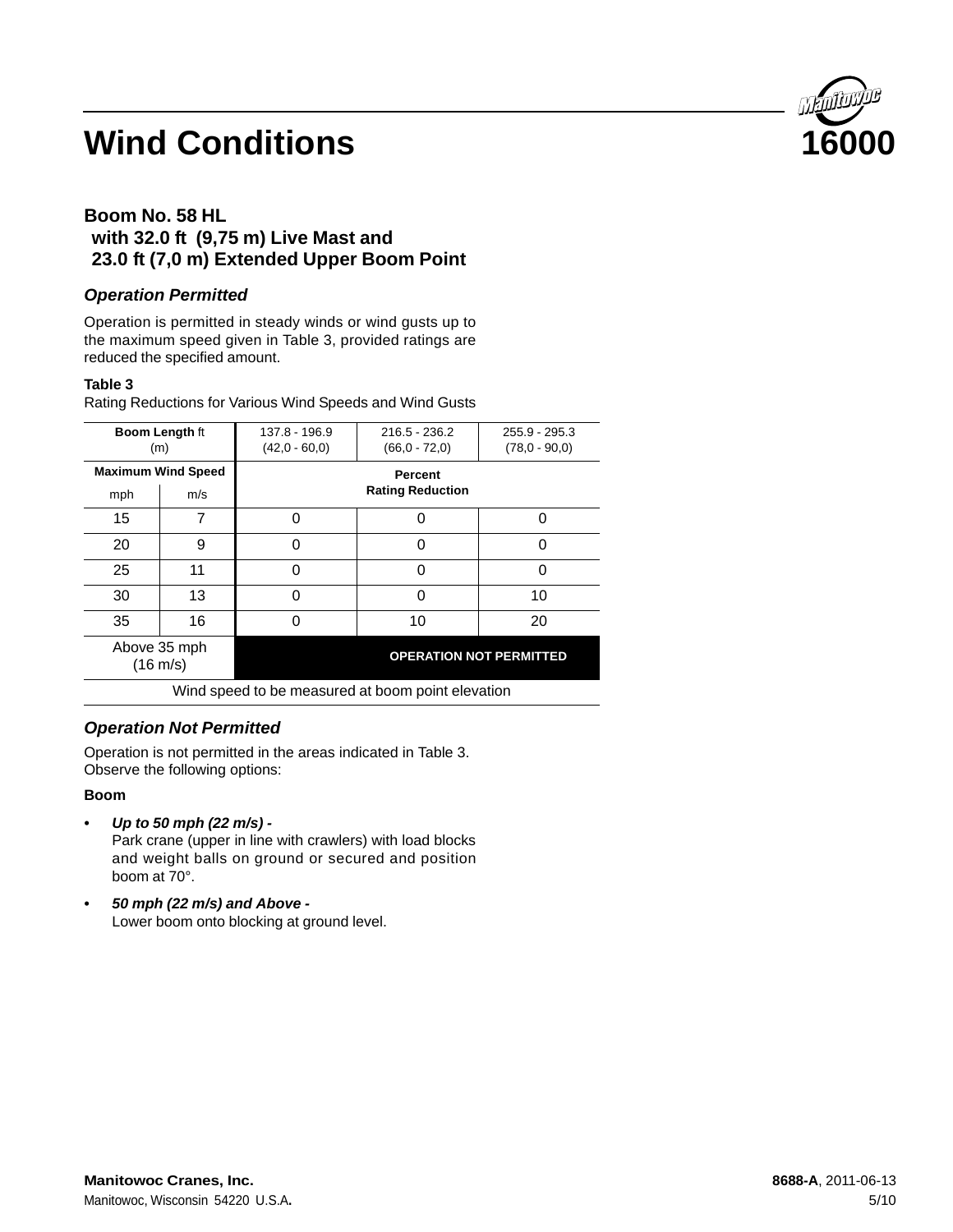

# **Boom No. 58 HL with 98.4 ft (30,0 m) Mast No. 59A and 23.0 ft (7,0 m) Extended Upper Boom Point**

### *Operation Permitted*

Operation is permitted in steady winds or wind gusts up to the maximum speed given in Table 4, provided ratings are reduced the specified amount.

### **Table 4**

Rating Reductions for Various Wind Speeds and Wind Gusts

|     | <b>Boom Length ft</b><br>(m)       | 315.0<br>(96, 0)                                  |
|-----|------------------------------------|---------------------------------------------------|
| mph | <b>Maximum Wind Speed</b><br>m/s   | <b>Percent</b><br><b>Rating Reduction</b>         |
| 15  | 7                                  |                                                   |
| 20  | 9                                  |                                                   |
| 25  | 11                                 |                                                   |
| 30  | 13                                 | 10                                                |
| 35  | 16                                 | 10                                                |
|     | Above 35 mph<br>$(16 \text{ m/s})$ | <b>OPERATION NOT</b><br><b>PERMITTED</b>          |
|     |                                    | Wind speed to be measured at boom point elevation |

# *Operation Not Permitted*

Operation is not permitted in the areas indicated in Table 4. Observe the following options:

### **Boom**

*• Up to 50 mph (22 m/s) -*

Park crane (upper in line with crawlers) with load blocks and weight balls on ground or secured and position boom at 70°.

*• 50 mph (22 m/s) and Above -* Lower boom onto blocking at ground level.

### **Mast**

**•** *Above 50 mph (22m/s) -*

Haul in boom hoist wire rope just enough to tension mast straps. Do not raise boom off blocking. *Wind can cause mast stops to collapse if this step is not performed.*

**•** *Above 75 mph (34 m/s) -* Lower mast onto blocking at ground level.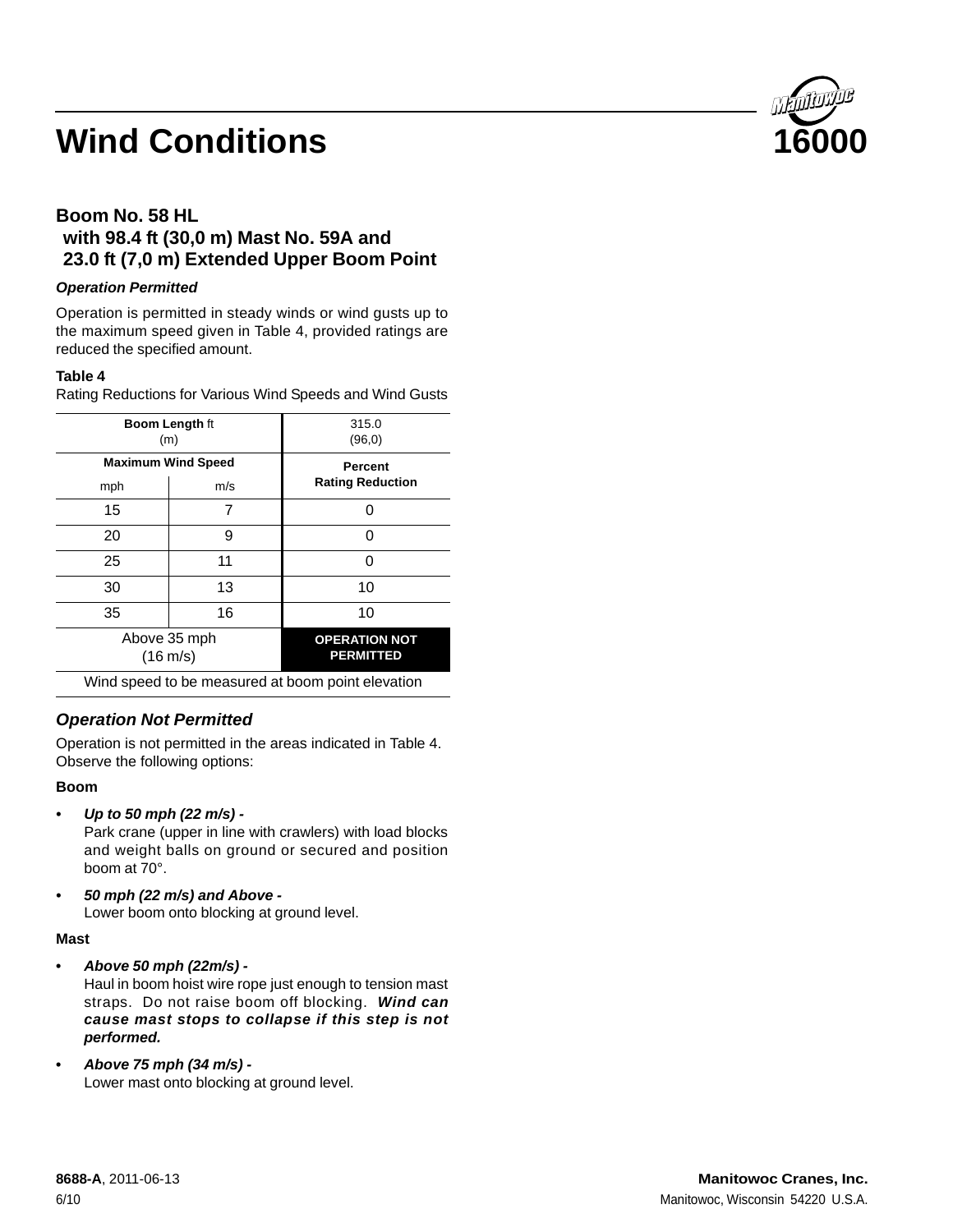

# **Boom No. 58 HL with 98.4 ft (30,0 m) Mast No. 59A and with or without MAX-ER Attachment**

### *Operation Permitted*

Operation is permitted in steady winds or wind gusts up to the maximum speed given in Table 5, provided ratings are reduced the specified amount.

### **Table 5**

Rating Reductions for Various Wind Speeds and Wind Gusts

| <b>Boom Length ft</b><br>(m)                      |    | 137.8 - 236.2<br>$(42,0 - 72,0)$          | $255.9 - 315.0$<br>$(78.0 - 96.0)$ | 334.6 - 393.7<br>$(102.0 - 120.0)$ |
|---------------------------------------------------|----|-------------------------------------------|------------------------------------|------------------------------------|
| <b>Maximum Wind Speed</b><br>m/s<br>mph           |    | <b>Percent</b><br><b>Rating Reduction</b> |                                    |                                    |
| 15                                                | 7  | 0                                         | O                                  | n                                  |
| 20                                                | 9  | 0                                         | ი                                  | 10                                 |
| 25                                                | 11 | 0                                         | 10                                 | 20                                 |
| 30                                                | 13 | 10                                        | 20                                 | 30                                 |
| 35                                                | 16 | 20                                        | 30                                 | 40                                 |
| Above 35 mph<br>$(16 \text{ m/s})$                |    |                                           | <b>OPERATION NOT PERMITTED</b>     |                                    |
| Wind cread to be measured at beam point elevation |    |                                           |                                    |                                    |

Wind speed to be measured at boom point elevation

# *Operation Not Permitted*

Operation is not permitted in the areas indicated in Table 5. Observe the following options:

### **Boom**

*• Up to 50 mph (22 m/s) -*

Park crane (upper in line with crawlers) with load blocks and weight balls on ground or secured and position boom at 70°.

*• 50 mph (22 m/s) and Above -* Lower boom onto blocking at ground level.

### **Mast**

- **•** *Above 50 mph (22m/s) -* Haul in boom hoist wire rope just enough to tension mast straps. Do not raise boom off blocking. *Wind can cause mast stops to collapse if this step is not performed.*
- *Above 75 mph (34 m/s) -* Lower mast onto blocking at ground level.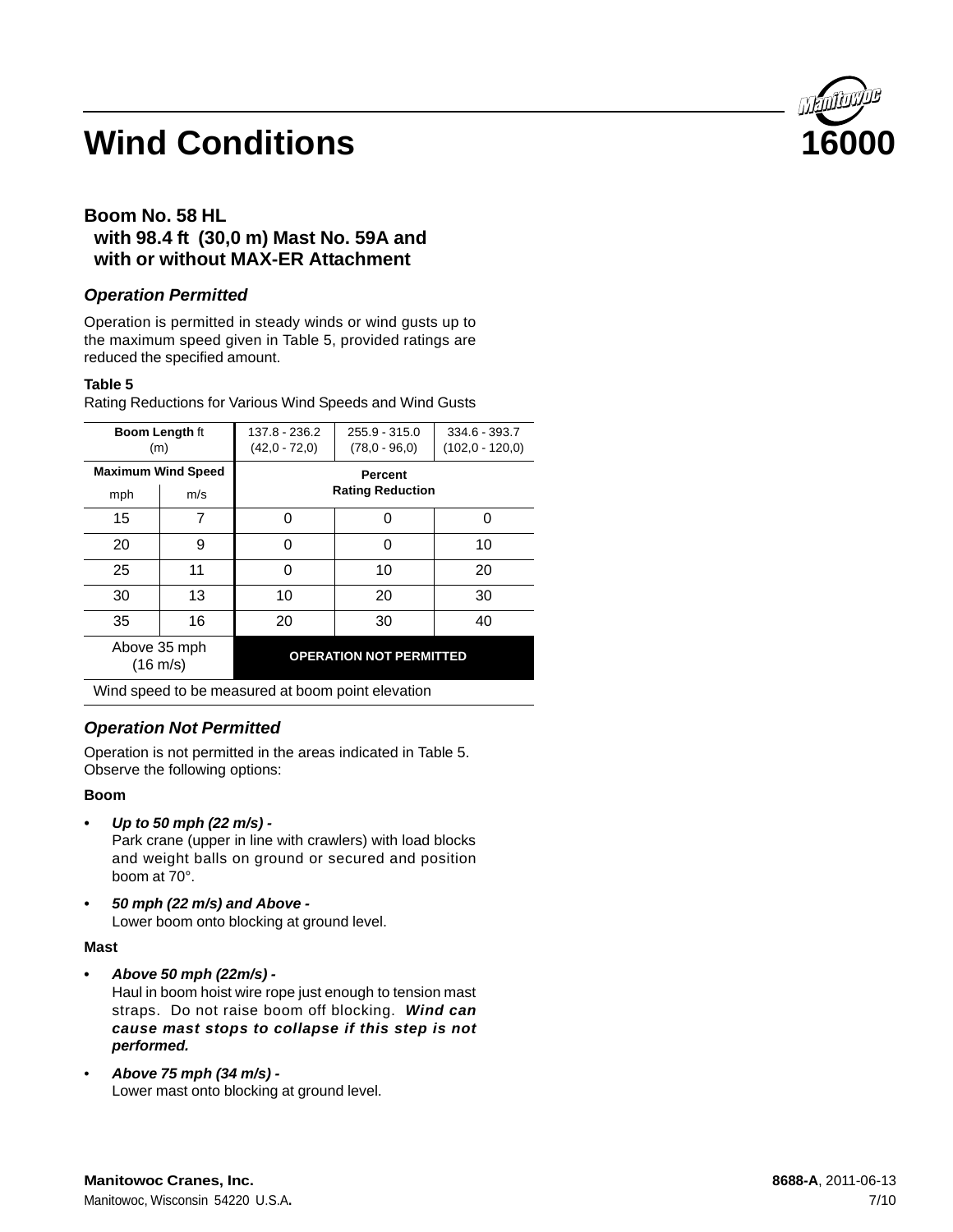

# **Luffing Jib No. 59 on Boom No. 58 HL with 98.4 ft (30,0 m) Mast No. 59A and without MAX-ER Attachment**

### *Operation Permitted*

Operation is permitted in steady winds or wind gusts up to the maximum speed given in Table 6, provided ratings are reduced the specified amount.

#### **Table 6**

| Luffing Jib Length ft<br>(m)       |                           | 78.7 - 137.8<br>$(24.0 - 42.0)$ | 157.5 - 196.9<br>$(48.0 - 60.0)$ | $216.5 - 275.6$<br>$(66.0 - 84.0)$ |  |  |
|------------------------------------|---------------------------|---------------------------------|----------------------------------|------------------------------------|--|--|
|                                    |                           |                                 |                                  |                                    |  |  |
|                                    | <b>Boom Length ft</b>     | 137.8 - 196.9                   | 137.8 - 196.9                    | 137.8 - 196.9                      |  |  |
|                                    | (m)                       | $(42.0 - 60.0)$                 | $(42,0 - 60,0)$                  | $(42.0 - 60.0)$                    |  |  |
|                                    | <b>Maximum Wind Speed</b> |                                 | <b>Percent</b>                   |                                    |  |  |
| mph                                | m/s                       | <b>Rating Reduction</b>         |                                  |                                    |  |  |
| 15                                 | 7                         | O                               | O                                | ∩                                  |  |  |
| 20                                 | 9                         | O                               | ი                                | 20                                 |  |  |
| 25                                 | 11                        | U                               | 20                               |                                    |  |  |
| 30                                 | 13                        | 20                              | 50                               |                                    |  |  |
| 35                                 | 16                        | 40                              |                                  |                                    |  |  |
| Above 35 mph<br>$(16 \text{ m/s})$ |                           |                                 | <b>OPERATION NOT PERMITTED</b>   |                                    |  |  |

Rating Reductions for Various Wind Speeds and Wind Gusts

#### Wind speed to be measured at jib point elevation. Refer to Luffing Jib Capacity Chart for specific backward stability conditions.

# *Operation Not Permitted*

Operation is not permitted in the areas indicated in Table 6. Observe the following options:

### **Boom with 78.7 - 196.9 ft (24,0 - 60,0 m) Luffing Jib**

*• Up to 50 mph (22 m/s) -*

Park crane (upper in line with crawlers) with load blocks and weight balls on ground or secured, and position boom at 80° and luffing jib at 50°.

*• 50 mph (22 m/s) and Above -* Lower boom and luffing jib onto blocking at ground level.

### **Boom with 216.5 - 276.5 ft (66,0 - 84,0 m) Luffing Jib**

*• Up to 40 mph (18 m/s) -*

Park crane (upper in line with crawlers) with load blocks and weight balls on ground or secured, and position boom at 80° and luffing jib at 50°.

*• 40 mph (18 m/s) and above -*  Lower boom and luffing jib onto blocking at ground level.

#### **Mast**

- **•** *Above 50 mph (22m/s) -* Haul in boom hoist wire rope just enough to tension mast straps. Do not raise boom off blocking. *Wind can cause mast stops to collapse if this step is not performed.*
- *Above 75 mph (34 m/s) -* Lower mast onto blocking at ground level.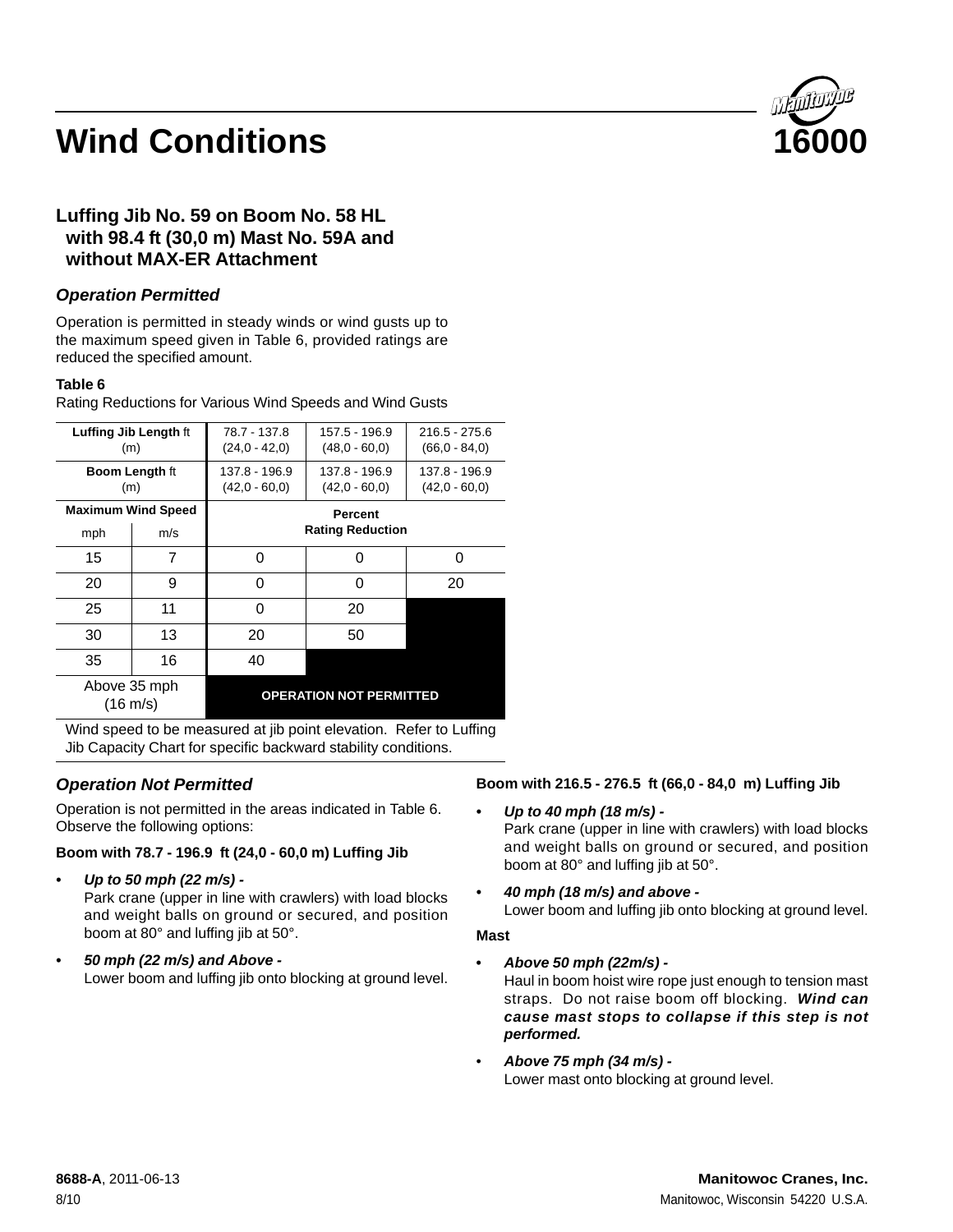

# **Luffing Jib No. 59 on Boom No. 58 HL with 98.4 ft (30,0 m) Mast No. 59A and with MAX-ER Attachment**

### *Operation Permitted*

Operation is permitted in steady winds or wind gusts up to the maximum speed given in Table 7, provided ratings are reduced the specified amount.

#### **Table 7**

Rating Reductions for Various Wind Speeds and Wind Gusts

| Luffing Jib Length ft<br>(m)       |     | 78.7-137.8<br>157.5-196.9<br>$(24,0-42,0)$<br>$(48,0-60,0)$                                                                                                                                                    |          |             |             |          |               |               | 216.5-275.6<br>$(66, 0 - 84, 0)$ |               |
|------------------------------------|-----|----------------------------------------------------------------------------------------------------------------------------------------------------------------------------------------------------------------|----------|-------------|-------------|----------|---------------|---------------|----------------------------------|---------------|
| <b>Boom Length ft</b><br>(m)       |     | 137.8 - 196.9 216.5 - 255.9 275.6 - 315.0 137.8 - 196.9 216.5 - 255.9 275.6 - 315.0 137.8 - 196.9 216.5 - 255.9 275.6 - 315.0<br>$66.0 - 78.0$<br>$84.0 - 96.0$<br>42.0 - 60.0<br>66.0 - 78.0<br>$42.0 - 60.0$ |          |             |             |          | $84.0 - 96.0$ | $42.0 - 60.0$ | $66.0 - 78.0$                    | $84.0 - 96.0$ |
| <b>Maximum Wind</b><br>Speed       |     | Percent<br><b>Rating Reduction</b>                                                                                                                                                                             |          |             |             |          |               |               |                                  |               |
| mph                                | m/s |                                                                                                                                                                                                                |          |             |             |          |               |               |                                  |               |
| 15                                 | 7   | $\Omega$                                                                                                                                                                                                       | $\Omega$ | $\mathbf 0$ | $\mathbf 0$ | $\Omega$ | $\mathbf 0$   | 0             | 0                                | $\Omega$      |
| 20                                 | 9   | $\Omega$                                                                                                                                                                                                       | $\Omega$ | $\Omega$    | $\mathbf 0$ | $\Omega$ | 10            | 20            | 40                               |               |
| 25                                 | 11  | $\Omega$                                                                                                                                                                                                       | $\Omega$ | 10          | 20          | 30       | 50            |               |                                  |               |
| 30                                 | 13  | 20                                                                                                                                                                                                             | 20       | 40          | 50          | 60       |               |               |                                  |               |
| 35                                 | 16  | 40                                                                                                                                                                                                             | 50       | 60          |             |          |               |               |                                  |               |
| Above 35 mph<br>$(16 \text{ m/s})$ |     | <b>OPERATION NOT PERMITTED</b>                                                                                                                                                                                 |          |             |             |          |               |               |                                  |               |

Wind speed to be measured at jib point elevation. *Refer to luffing jib capacity chart for specific backward stability conditions.*

### *Operation Not Permitted*

Operation is not permitted in the areas indicated in Table 7. Observe the following options:

### **Boom with 78.7 - 137.8 ft (24,0 - 42,0 m) Luffing Jib**

- *Up to 50 mph (22 m/s) -* Park crane (upper in line with crawlers) with load blocks and weight balls on ground or secured, and position boom at 75° and luffing jib at 45°.
- *50 mph (22 m/s) and Above -* Lower boom and luffing jib onto blocking at ground level.

### **Boom with 157.5 - 196.9 ft (48,0 - 60,0 m) Luffing Jib**

• *Up to 40 mph (18 m/s) -*

Park crane (upper in line with crawlers) with load blocks and weight balls on ground or secured, and position boom at 75° and luffing jib at 50°.

*• 40 mph (18 m/s) and Above -* Lower boom and luffing jib onto blocking at ground level.

### **Boom with 216.5 - 275.6 ft (66,0 - 84,0 m) Luffing Jib**

- *Up to 30 mph (13 m/s) -* Park crane (upper in line with crawlers) with load blocks and weight balls on ground or secured, and position boom at 75° and luffing jib at 55°.
- *30 mph (13 m/s) and Above -* Lower boom and luffing jib onto blocking at ground level.

#### **Mast**

- **•** *Above 50 mph (22m/s) -* Haul in boom hoist wire rope just enough to tension mast straps. Do not raise boom off blocking. *Wind can cause mast stops to collapse if this step is not performed.*
- *Above 75 mph (34 m/s) -* Lower mast onto blocking at ground level.
- •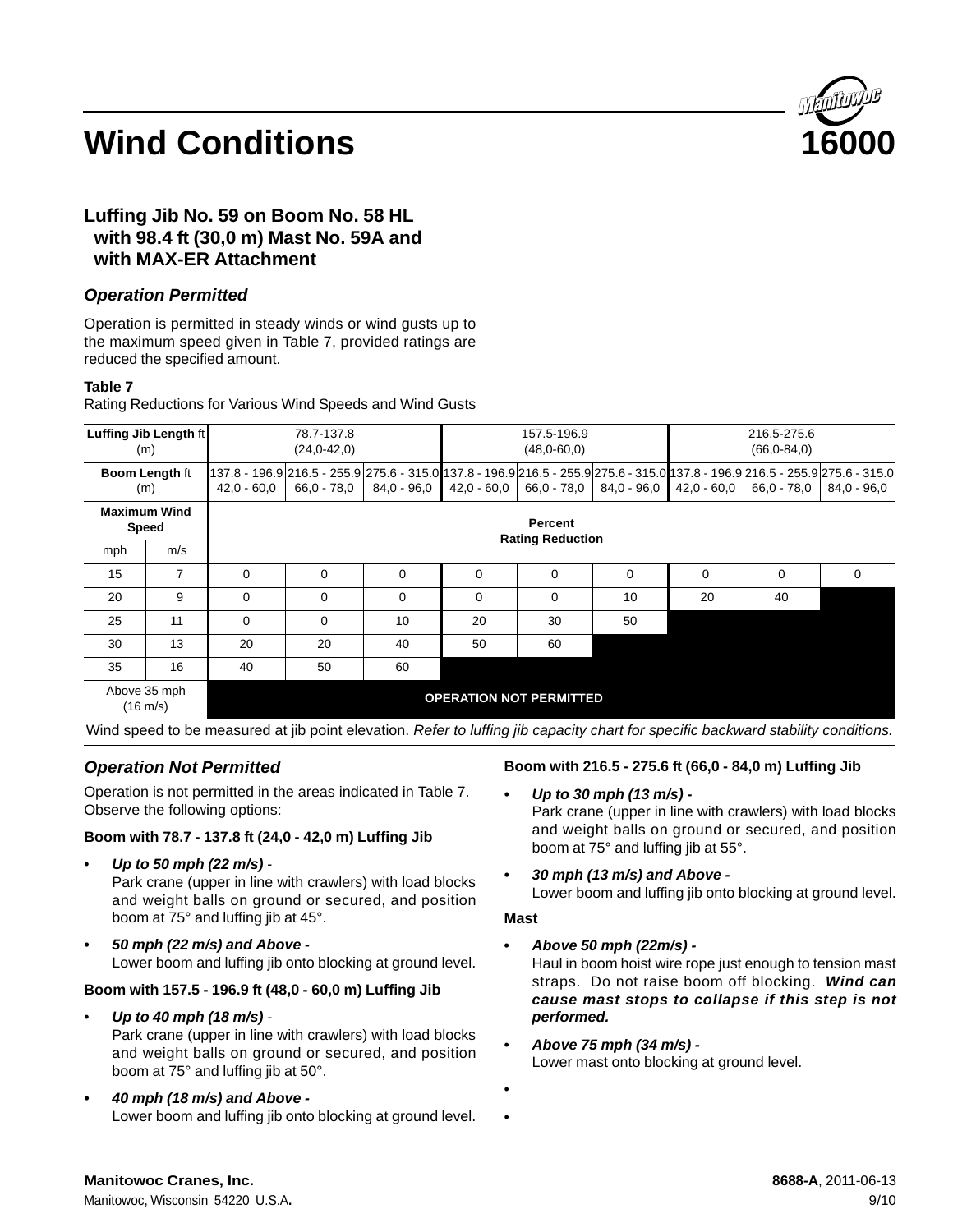

# **Boom No. 58WA with 32.0 ft (9,75 m) Live Mast and 24.9 ft (7,6 m) Extended Upper Boom Point**

### *Operation Permitted*

Operation is permitted in steady winds or wind gusts up to the maximum speed given in Table 8, provided ratings are reduced the specified amount.

#### **Table 8**

Rating Reductions for Various Wind Speeds and Wind Gusts for both offset angles

| <b>Boom Length ft</b><br>(m)       |                           | $213.3 - 252.6$<br>$(65.0 - 77.0)$                              | $262.5 - 272.3$<br>$(80.0 - 83.0)$ | 282.2 - 301.8<br>$(86.0 - 92.0)$ |
|------------------------------------|---------------------------|-----------------------------------------------------------------|------------------------------------|----------------------------------|
|                                    | <b>Maximum Wind Speed</b> | <b>Percent</b>                                                  |                                    |                                  |
| mph                                | m/s                       |                                                                 |                                    |                                  |
| 15                                 | 7                         | $\Omega$                                                        | 0                                  | $\Omega$                         |
| 20                                 | 9                         | $\Omega$                                                        | 0                                  | 0                                |
| 25                                 | 11                        | $\Omega$                                                        | 10                                 | 10                               |
| 30                                 | 13                        | 10                                                              | 10                                 | 20                               |
| 35                                 | 16                        | 20                                                              | 20                                 | 30                               |
| Above 35 mph<br>$(16 \text{ m/s})$ |                           |                                                                 | <b>OPERATION NOT PERMITTED</b>     |                                  |
|                                    |                           | $\mathbf{r}$ and $\mathbf{r}$ and $\mathbf{r}$ and $\mathbf{r}$ | .                                  |                                  |

Wind speed to be measured at boom point elevation

# *Operation Not Permitted*

Operation is not permitted in the areas indicated in Table 8. Observe the following options:

#### **Boom**

*• Up to 50 mph (22 m/s) -*

Park crane (upper in line with crawlers) with load blocks and weight balls on ground or secured and position boom at 70°.

*• 50 mph (22 m/s) and Above -* Lower boom onto blocking at ground level.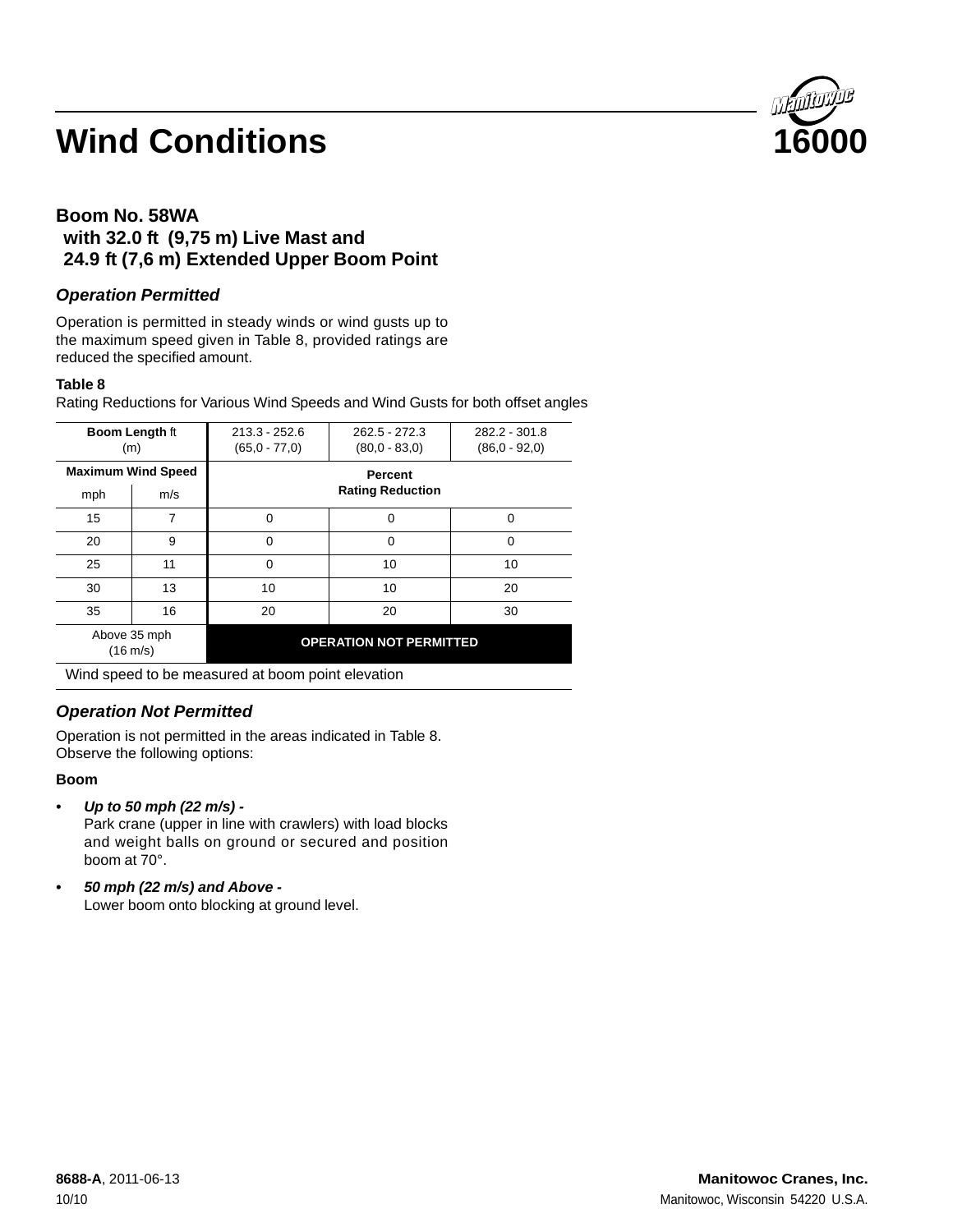

# **Maximum Allowable 16000 WA Travel Specifications**

# **Boom No. 58WA with 24.9 ft (7,6 m) Extended Upper Boom Point**

#### **Jobsite Travel**

16000 WA must be equipped with 368,000 lb (166 920 kg) crane counterweight and 120,000 lb (54 430 kg) carbody counterweight. Refer to capacity chart for maximum boom length lifted unassisted.

#### **1. Machine Travel With Load**

- A. Machine can swing and travel with 360 degree rating.
- B. Grade in any direction must not exceed 1 percent (0.5 degrees).
- C. Travel surface must be firm, level and uniformly supporting. Capacity charts are based on static conditions; therefore Travel surface must be firm, level and uniformly supporting. Capacity charts are based on static conditions; therefore<br>judgment must be used to allow for dynamic effects of traveling with load. Carry load as close to groun Stabilize load with taglines. Travel slowly and smoothly to avoid shock loading boom and rigging. mly supporting. Capacity charts are<br>
effects of traveling with load. Carry<br>
d smoothly to avoid shock loading b<br>
ay be suspended beneath upper boto<br>
boom points must not exceed 14,50<br>
oporting surface. Travel allowed with<br>

#### **2. Machine Travel Without Load**

- A. Load blocks and/or hook and weight balls may be suspended beneath upper boom points or tied off to machine. Total combined suspended weight beneath upper boom points must not exceed 14,500 lb (6 577 kg).
- B. Machine to travel on a firm and uniformly supporting surface. Travel allowed with 360 degree swing up to 1 percent (0.5 degrees) grade; crane upperworks must be in-line with crawlers and grade when grade exceeds 1 percent. Grade in direction of travel should not exceed 20 percent (11.3 degrees); side-to-side grade must not exceed 2 percent (1.1 degrees) measured at boom hinge pins. may be suspended beneath upper<br>ber boom points must not exceed Asupporting surface. Travel allowed<br>ust be in-line with crawlers and grade<br>percent (11.3 degrees); side-to-side<br>ins<br>length for various grades. Adjust be<br>perfec
- C. Refer to table 1 for boom angle and boom length for various grades. Adjust boom within boom angle range shown in table with machine in a level position before traveling onto grade. Do not change boom angle after crane has been traveled onto grade. Boom angle is angle between horizontal and centerline of boom butt and inserts. Refer to table below for grade vs. angle when traveling.
- D. Do not exceed 2 percent (1.1 degrees) side-to-side grade at boom hinge pins when cutting (turning on grade).
- E. *Warning:* Travel prohibited for boom angle range not shown in table 1. *Crane could tip.*

|               | Percent Grade Vs. Angle In Degrees |
|---------------|------------------------------------|
| Percent Grade | Angle                              |
|               | 0.5                                |
| 10            | 5.7                                |
| 15            | 8.5                                |
| 20            | 11.3                               |